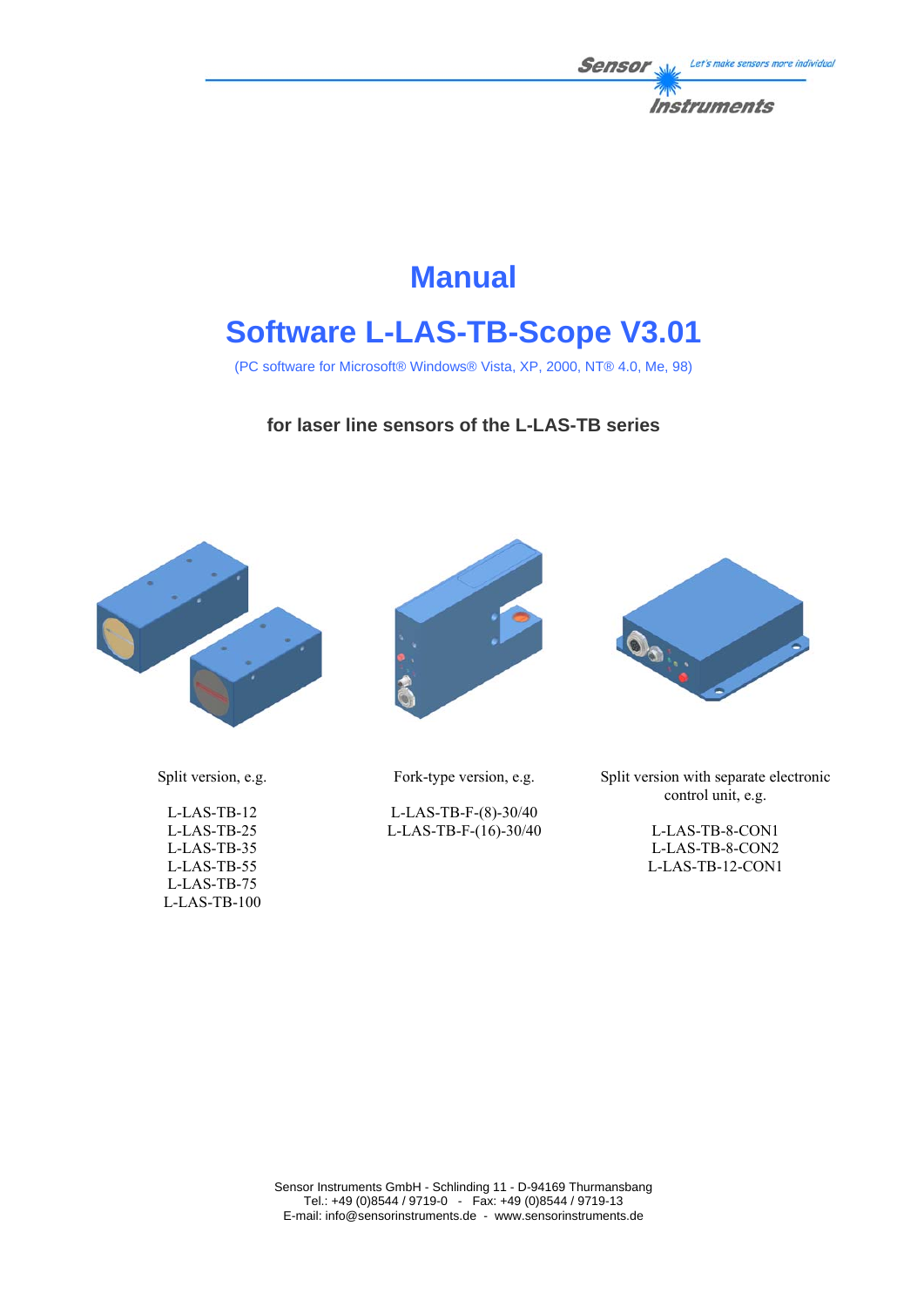#### $\mathbf 0$ **Contents**

| 2.      |      |
|---------|------|
|         |      |
| 1.      |      |
| Chapter | Page |

| 3.  |  |
|-----|--|
| 3.1 |  |
| 3.2 |  |
| 3.3 |  |
| 3.4 |  |
| 3.5 |  |

| 4.1 |  |
|-----|--|
| 4.2 |  |
| 4.3 |  |
| 4.4 |  |

| 5.    |                                        |          |
|-------|----------------------------------------|----------|
|       |                                        |          |
|       |                                        |          |
| 6.2   |                                        |          |
| 6.3   |                                        |          |
| $C_A$ | Eunction of digital inpute INQ and IN4 | $\Omega$ |

| 6.3 |  |
|-----|--|
| 6.4 |  |
| 6.5 |  |
| 6.6 |  |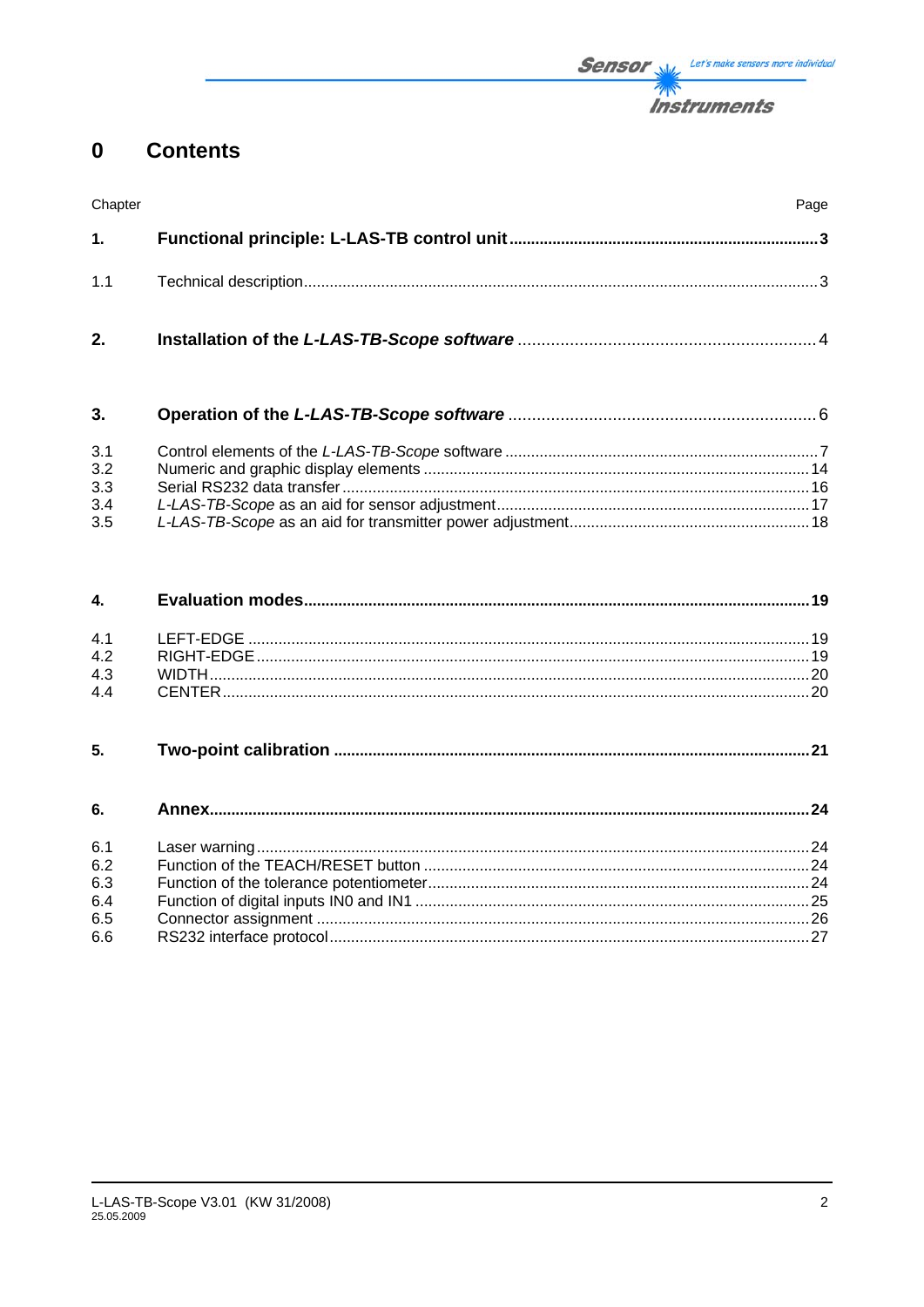

# **1 Functional principle:** *L-LAS-TB control unit*

### 1.1 Technical description

In the laser line sensors of the *L-LAS series* the laser beam of a laser diode (λ=670nm, 1mW power, laser class 2) through suitable collimators and apertures is emitted from the optical transmitter unit as a laser line, i.e. as parallel laser light with homogeneous light distribution. In the optical receiver unit the laser line impinges on a CCD line receiver. This CCD line comprises many closely adjacent individual receiver elements (pixels) that are arranged in a line. The light quantity of each of these receiver elements that is collected during the integration time can be separately read out as an analog voltage and, after performing analog-digital conversion, can be stored in a data field as a digital value.

When there is a non-transparent measuring object in the laser line, the parallel laser light only illuminates those receiver elements (pixels) of the line that lie outside the shadow zone of the measuring object. As a result the pixels within the shadow zone give off a considerably lower analog voltage compared to the illuminated pixels. By way of suitable software algorithms the areas of the shadow zones can be determined from the previously stored data field. Since the distance of the pixels on the CCD line is known, the size and position of the measuring object can therefore be determined. The micro-controller of the *L-LAS-TB* sensor can be parameterized through the serial RS232 interface by means of a Windows PC software. The sensor can be set to operate with different evaluation modes. The housing of the control unit features a TEACH/RESET button and a potentiometer for tolerance setting. Switching states are visualized by means of 4 LEDs (1x green, 1x yellow, and 2x red) that are integrated in the housing of the L-LASsensor. The *L-LAS-TB* control unit has three digital outputs (OUT0, OUT1, OUT2), the output polarity of which can be set with the software. Two digital inputs (IN0, IN1) make it possible to realize an external TEACH/RESET functionality and an external TRIGGER functionality through a PLC. In addition the control unit features a high-speed analog output (0 ... 10V) with 12-bit digital/analog resolution.

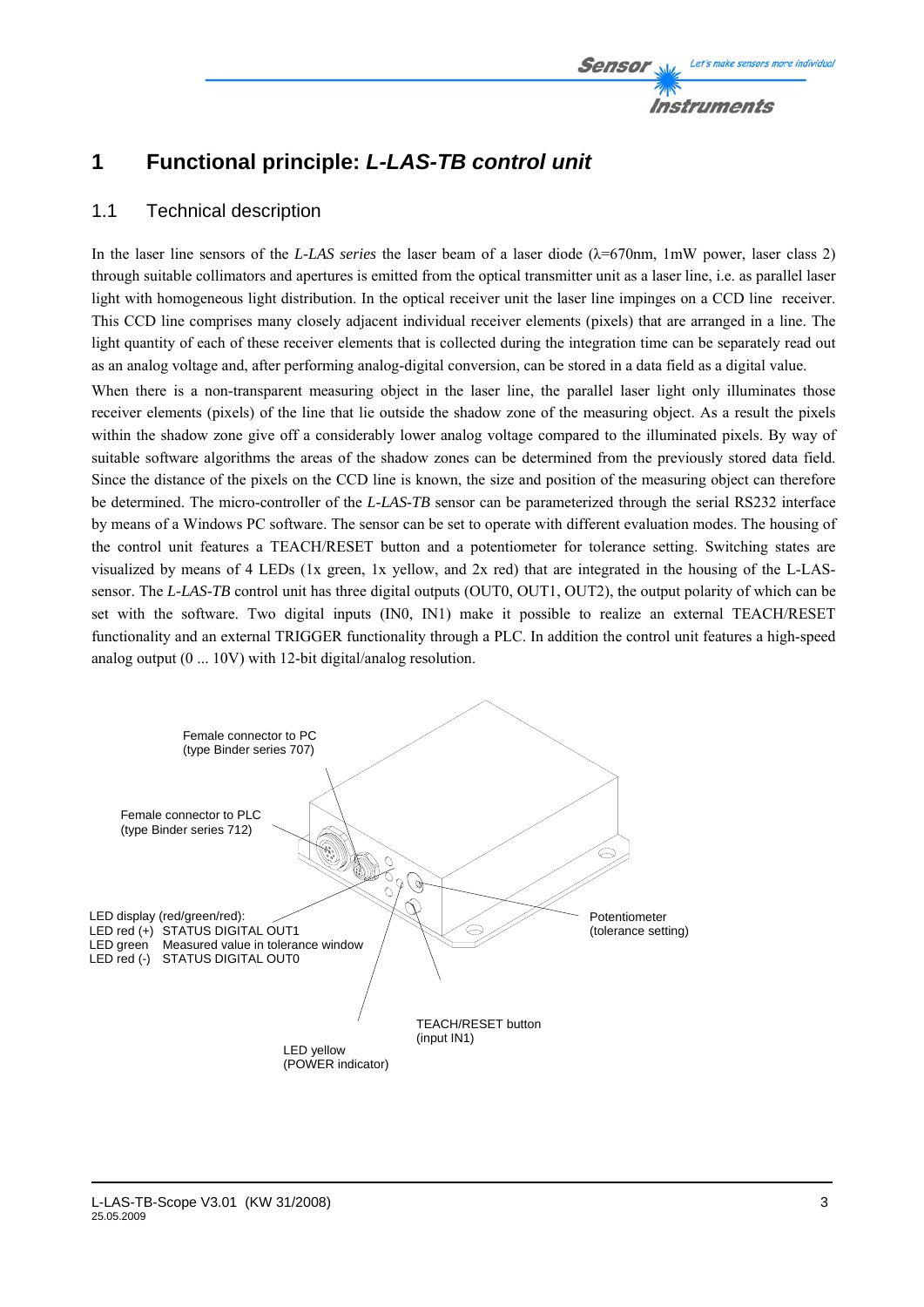

# **2 Installation of the** *L-LAS-TB-Scope* **software**

Hardware requirements for successful installation of the *L-LAS-TB-Scope* software:

- 100 MHz Pentium-compatible processor or better.
- CD-ROM or DVD-ROM drive
- Approx. 8 MByte of free hard disk space
- SVGA graphics card with at least 800x600 pixel resolution and 256 colors or better.
- Windows 98, Windows NT4.0, Windows 2000, or Windows XP operating system
- Free serial RS232 interface or USB port with USB-RS/232 adaptor at the PC

Please install the *L-LAS-TB-Scope* software as described below:

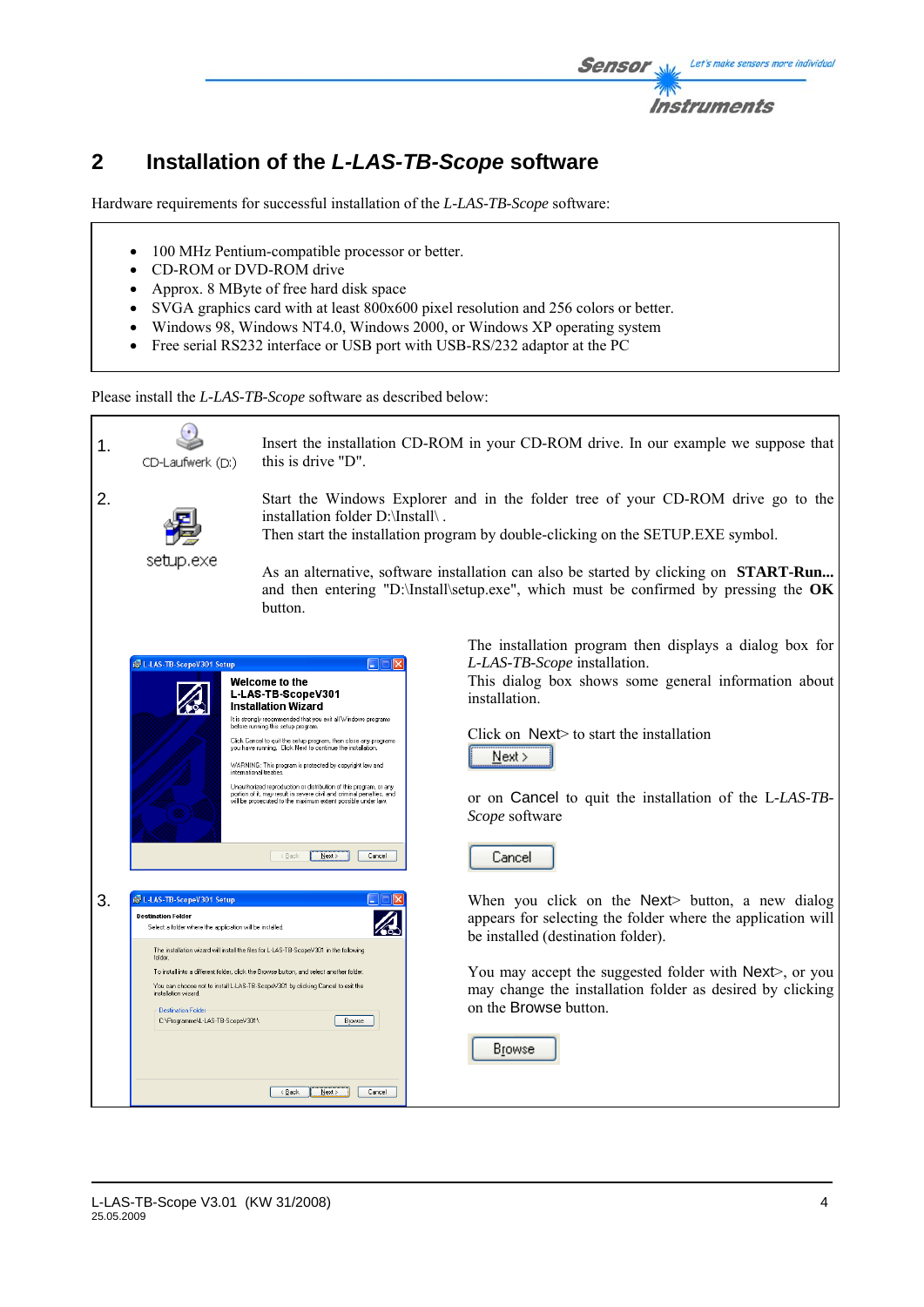

Click on the Back button if you want to change the installation folder again.



Click on Next>> to start the installation, or



click on Cancel to quit the installation process.

5. When installation is completed, a dialog box informs you  $\Box$  UN When installation is completed, a dialog box informs you about successful installation.

> A new *L-LAS-TB-Scope* program group has been created under Start-All-Programs.



Click on the Finish button to finish the installation.

The *L-LAS-TB-Scope* software can now be started by clicking on the respective icon in the newly created program group under: Start >All Programs > L-LAS-TB -ScopeV3.01

#### Deinstallation of the L-LAS-TB-Scope software:

**ED** L-LAS-TB-ScopeV301

¥

L-LAS-TB-ScopeV301 Setup

.<br>Ready to Install the Application

Click Next to begin installation

Click the Back button to reenter the installation information or click Cancel to exit

 $\sqrt{\frac{1}{2}\text{ack}}$   $\sqrt{\frac{5}{2}}$   $\sqrt{\frac{5}{2}}$   $\sqrt{\frac{5}{2}}$   $\sqrt{\frac{1}{2}}$   $\sqrt{\frac{1}{2}}$   $\sqrt{\frac{1}{2}}$   $\sqrt{\frac{1}{2}}$   $\sqrt{\frac{1}{2}}$   $\sqrt{\frac{1}{2}}$   $\sqrt{\frac{1}{2}}$   $\sqrt{\frac{1}{2}}$   $\sqrt{\frac{1}{2}}$   $\sqrt{\frac{1}{2}}$   $\sqrt{\frac{1}{2}}$   $\sqrt{\frac{1}{2}}$   $\sqrt{\frac{1}{2}}$   $\sqrt{\frac{1}{2}}$ 

 $\leftarrow \underline{\text{Back}} \quad \begin{tabular}{|c|c|c|} \hline \textbf{Einish} & \textbf{Cancel} \end{tabular}$ 

L-LAS-TB-ScopeV301

纂

successfully installed. Click the Finish button to exit this installation

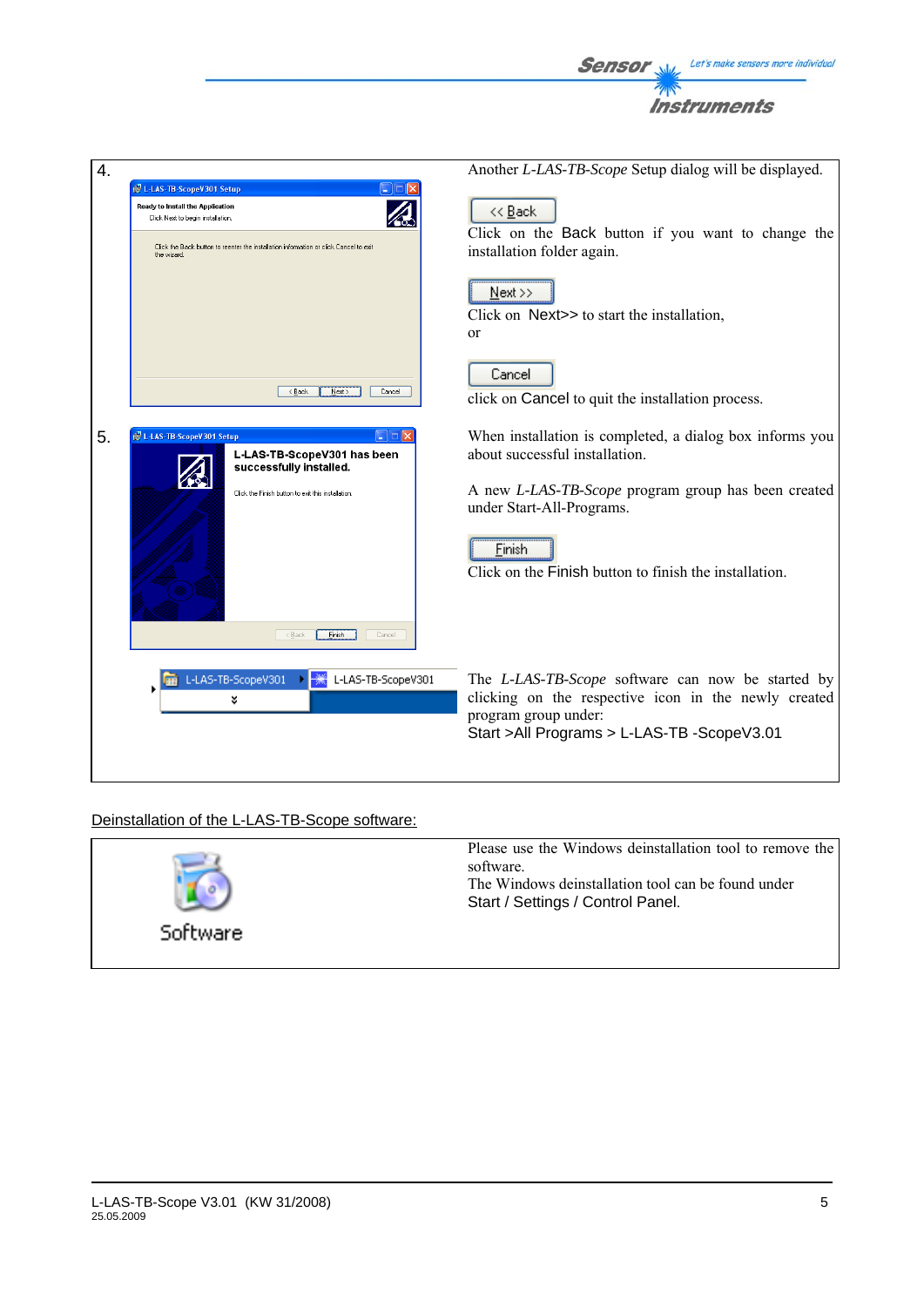# **3 Operation of the** *L-LAS-TB-Scope* **software**

The *L-LAS-TB-Scope* software is used for parameterizing the electronic control unit used for controlling the *L-LAS* line sensors. The measured values provided by the sensor can be visualized with the PC software, which means that the software among others can be used for adjustment purposes and for setting suitable tolerance limits for the inspection of the measuring object.

Data exchange between the PC user interface and the sensor system is effected through a standard RS232 interface. For this purpose the sensor is connected to the PC with the serial interface cable cab-las-4/PC. When parameterization is finished, the setting values can be permanently saved in an EEPROM memory of the *L-LAS-TB* control unit. The sensor system then continues to operate in "STAND-ALONE" mode without the PC.

When the *L-LAS-TB-Scope* software is started, the following Windows<sup>®</sup> user interface will be displayed:



The *L-LAS-TB-Scope* CONTROL PANEL provides a great variety of functions:

- Visualization of measurement data in numeric and graphic output fields.
- Setting of the laser power for the laser transmitter.
- Setting of the polarity of the digital switching outputs OUT0, OUT1, and OUT2.
- Selection of a suitable evaluation mode.
- Presetting of setpoint value and tolerance band.
- Saving of parameters to the RAM, EEPROM memory of the control unit, or to a configuration file on the hard disk of the PC.

#### **The following chapters provide explanations of the individual control elements of the** *L-LAS-TB-Scope* **software.**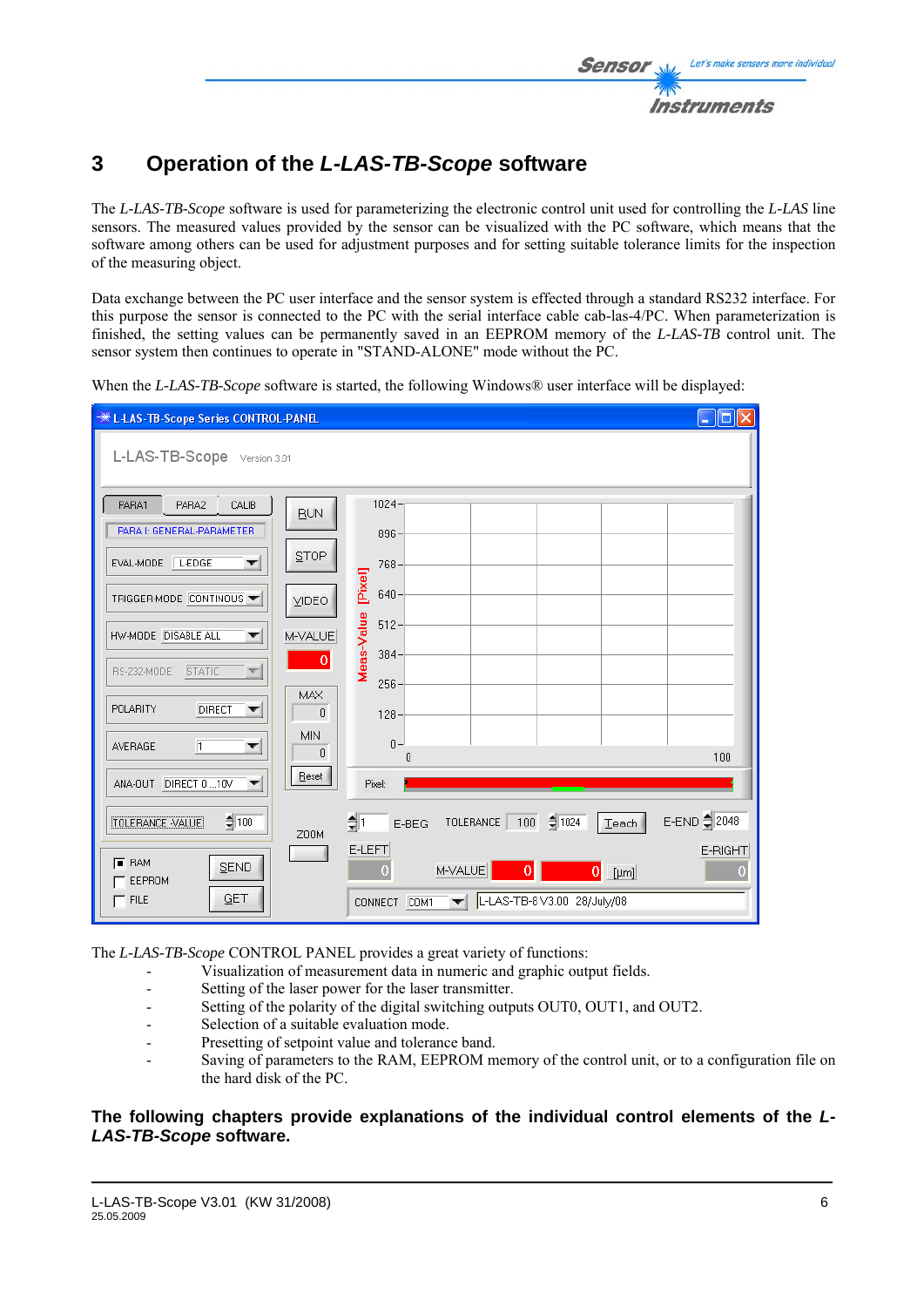

# 3.1 Control elements of the *L-LAS-TB-Scope* software:



| EVAL-MODE | L-EDGE.       |  |
|-----------|---------------|--|
|           | L-EDGE<br>✓   |  |
|           | <b>R-EDGE</b> |  |
|           | WIDTH         |  |
|           | CENTER        |  |
|           |               |  |

PARA1 PARA2 CALIB

A click on the PARA 1 button opens the PARAMETER I window, where various parameters at the control unit can be set.



**Changes that are made in the function fields described below only become active at the control unit of the** *L-LAS-TB sensor* **after a click on the SEND button!**

#### **EVAL-MODE:**

This list selection field serves for setting the evaluation mode at the L-LAS-TB sensor. Depending on the evaluation mode that is currently set, the edges created from the video signal (intensity profile) of the CCD line will be assessed differently.

#### L-EDGE:

The 1st edge (left edge) of the CCD line's intensity profile is used as measurement value.

#### R-EDGE:

The 2nd edge (right edge) of the CCD line's intensity profile is used as measurement value.

#### WIDTH:

The difference between the second and the first edge is used as measurement value: WIDTH = R-EDGE - L-EDGE

#### CENTER:

The mean value of the first edge and the second edge is used as measurement value: CENTER = (L-EDGE+R-EDGE)/2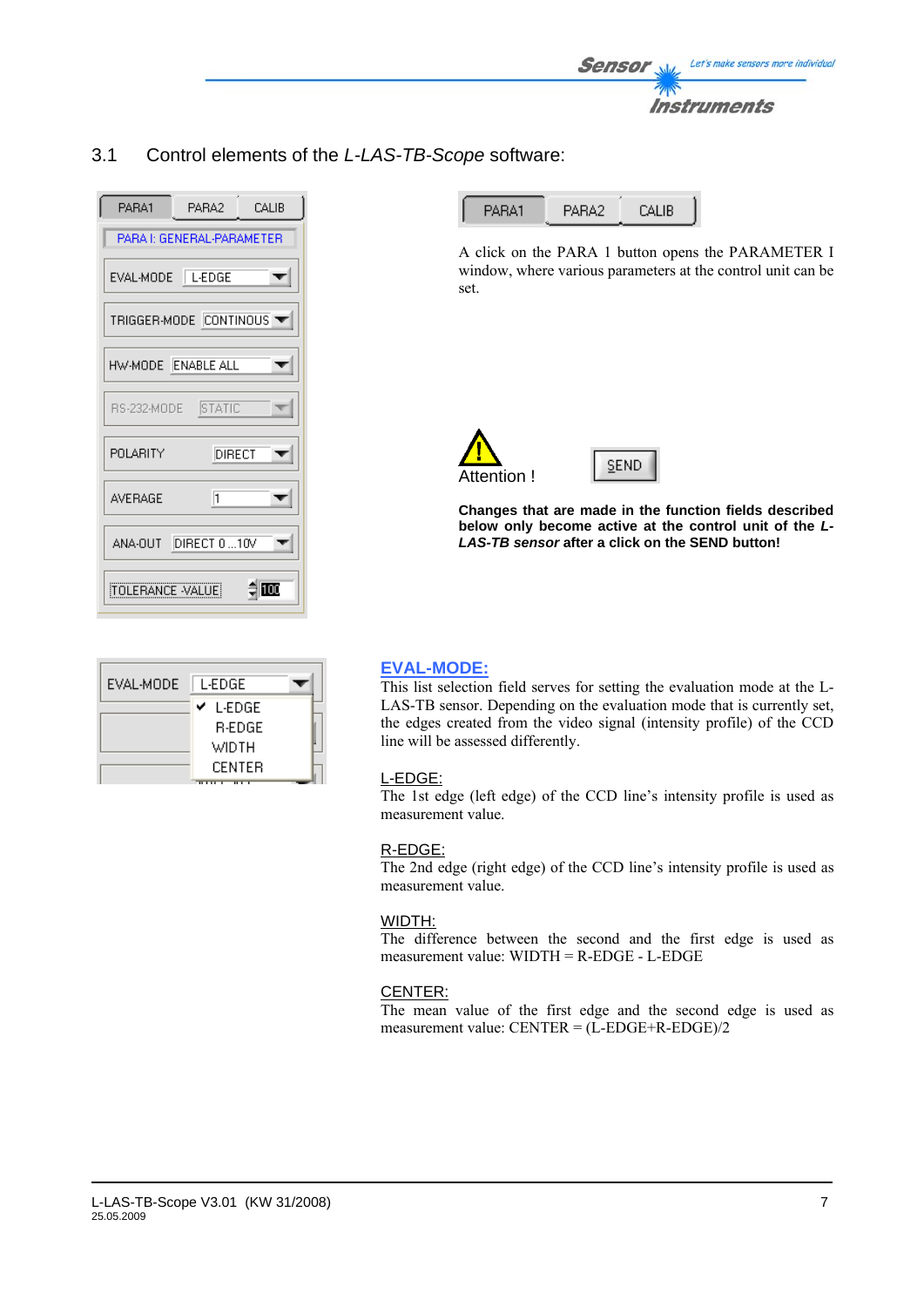

#### **TRIGGER-MODE:** CONTINUOUS:

Continuous evaluation of the current measurement values.

#### EXT. IN0 L/H:

External edge-controlled (LOW/HIGH) triggering of measurement value evaluation through digital input IN0/pin3/green at the 8-pol. PLC female connector.

#### EXT. IN0 HIGH:

External triggering of measurement value evaluation by a highlevel (+Ub) at digital input IN0/pin3/green.

# HW-MODE DISABLE ALL DISABLE ALL **ENABLE ALL ENABLE BTN ENABLE T-SET**





#### **HARDWARE (Hardware-Mode):**

The TOLERANCE potentiometer and the TEACH/RESET button at the housing of the *L-LAS-TB sensor* can be activated (ENABLE) or deactivated (DISABLE) by clicking on the respective item in the list selection field.

The TOLERANCE potentiometer allows the presetting of a tolerance window around the setpoint value. If the function field is set to ENABLE ALL or ENABLE T-SET, it is not possible to enter numerical values in the TOLERANCE-VALUE input field of the PC software. The respective function field will be grayed.

#### DISABLE ALL

Both the TEACH/RESET button and the TOLERANCE potentiometer at the housing are deactivated.

#### ENABLE ALL:

The TOLERANCE potentiometer at the housing is activated. (clockwise turning increases the tolerance bandwidth) The TEACH/RESET button at the housing is activated. Button pressed for a short time  $(t < 0.7s)$ : RESET function. Button pressed for a long time  $(t > 1.5s)$ : TEACH function.

#### ENABLE BTN:

Only the TEACH/RESET button at the housing is activated.

#### ENABLE T-SET:

Only the TOLERANCE potentiometer at the housing is activated.

#### **TOLERANCE-VALUE:**

In this input field a tolerance value for the tolerance window can be set by entering a numerical value or by clicking on the arrows. The tolerance window is applied symmetrically around the setpoint value (TEACH-VALUE).

The tolerance value that is currently set at the sensor is shown in a numerical display field below the graphic display area. If the TOLERANCE potentiometer at the sensor housing is activated, the value for the tolerance that is set at the potentiometer is displayed.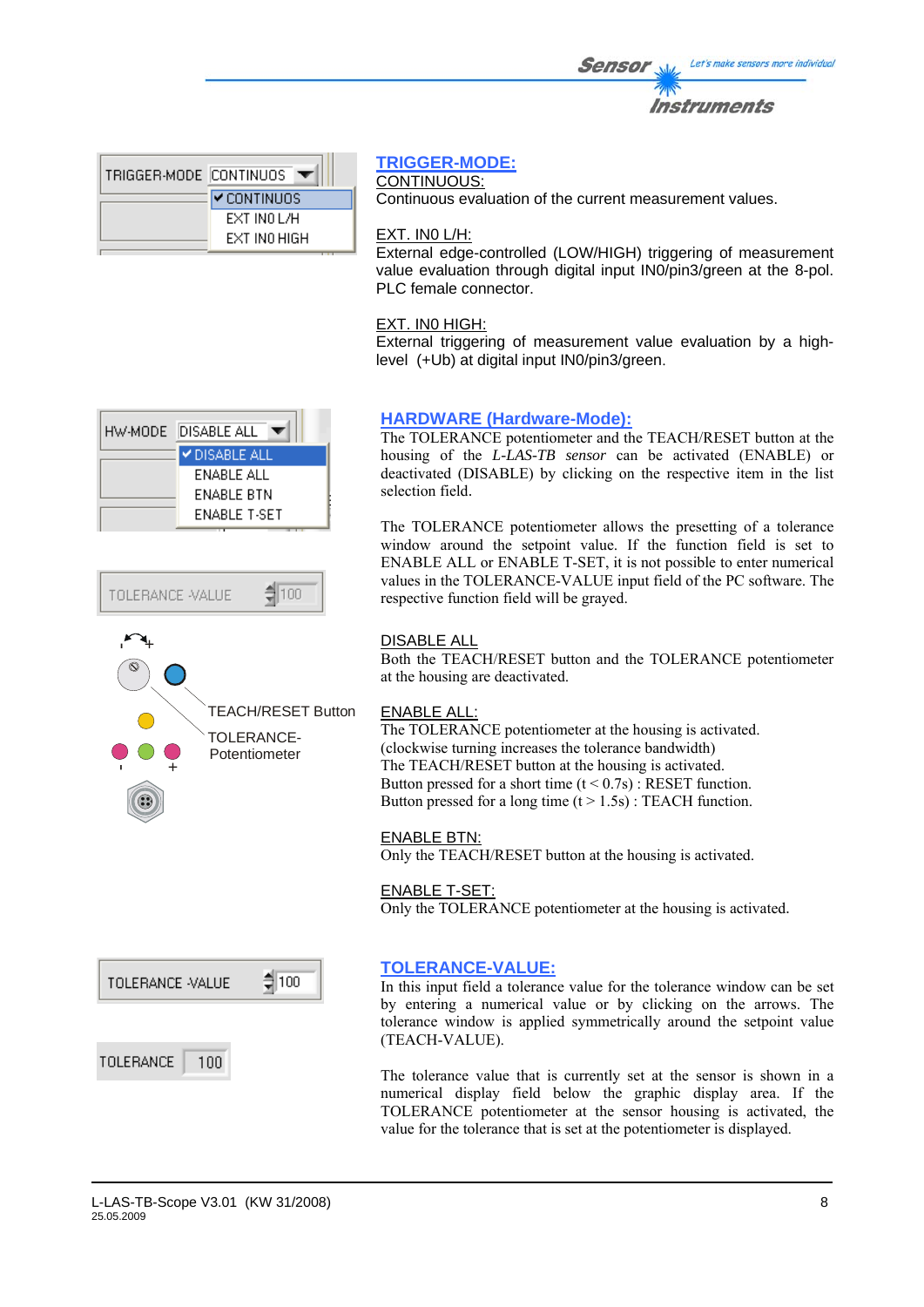| POLARITY | INVERSE.        |
|----------|-----------------|
|          | <b>VINVERSE</b> |
|          | DIRECT          |
|          |                 |

### **POLARITY:**

In this function field the output polarity at the *L-LAS-TB sensor* can be set with a mouse-click. The *L-LAS-TB sensor* has 3 digital outputs (OUT0, OUT1, OUT2) through which error states can be sent to the PLC. DIRECT:

In case of an error, the respective digital output is set to  $+Ub$  ( $+15DC$  ... +30VDC), (red LED on).

INVERSE:

In case of an error, the respective digital output is set to the reference potential (GND,0V), (red LED on).



|--|--|--|--|--|--|

In this function field the averaging at the *L-LAS-TB sensor* can be selected with a mouse-click on the respective list item. With every cycle of the main program the current measurement value is stored in a ring memory field, and then the average of these values in the ring memory field is calculated.

The average of the ring memory field is used as the MEASUREMENT VALUE. With the AVERAGE value the size of the ring memory can be set from 1 to 256.

| ANALOG-OUT DIRECT 0  10V           |
|------------------------------------|
| $\blacktriangleright$ DIRECT 0 10V |
| DIRECT 5V/SET                      |
| MAXIMA                             |
| MINIMA                             |
| MAX - MIN                          |

### **ANALOG-OUT (Analog-Output-Mode):**

Function element for selecting the output mode of the analog voltage at the L-LAS- sensor (pin8/red 8-pol. PLC/POWER female connector). The analog voltage is output in the range from 0 to 10V with a resolution of 12 bit.

#### DIRECT 0..10V :

A voltage (0 .. 10V) that is proportional to the current measurement value is provided at the analog output pin8/red/.

#### DIRECT 5V/SET:

After the teach process a voltage of  $+5V$  ( $+5V$  = teach value) is provided at the analog output pin8/red/.

#### MAXIMA:

The current maximum value is provided at the analog output pin8/red/ (drag pointer principle, resetting by input IN1/pin4/yellow pulse of <750ms length, or by pressing the TEACH/RESET button).

#### MINIMA:

The current minimum value is provided at the analog output pin8/red/ (drag pointer principle, resetting by input IN1/pin4/yellow pulse of <750ms length, or by pressing the TEACH/RESET button).

#### MAX-MIN:

The current difference between maximum and minimum value is provided at the analog output pin8/red/ (drag pointer principle, resetting by input IN1/pin4/yellow pulse of <750ms length, or by pressing the TEACH/RESET button).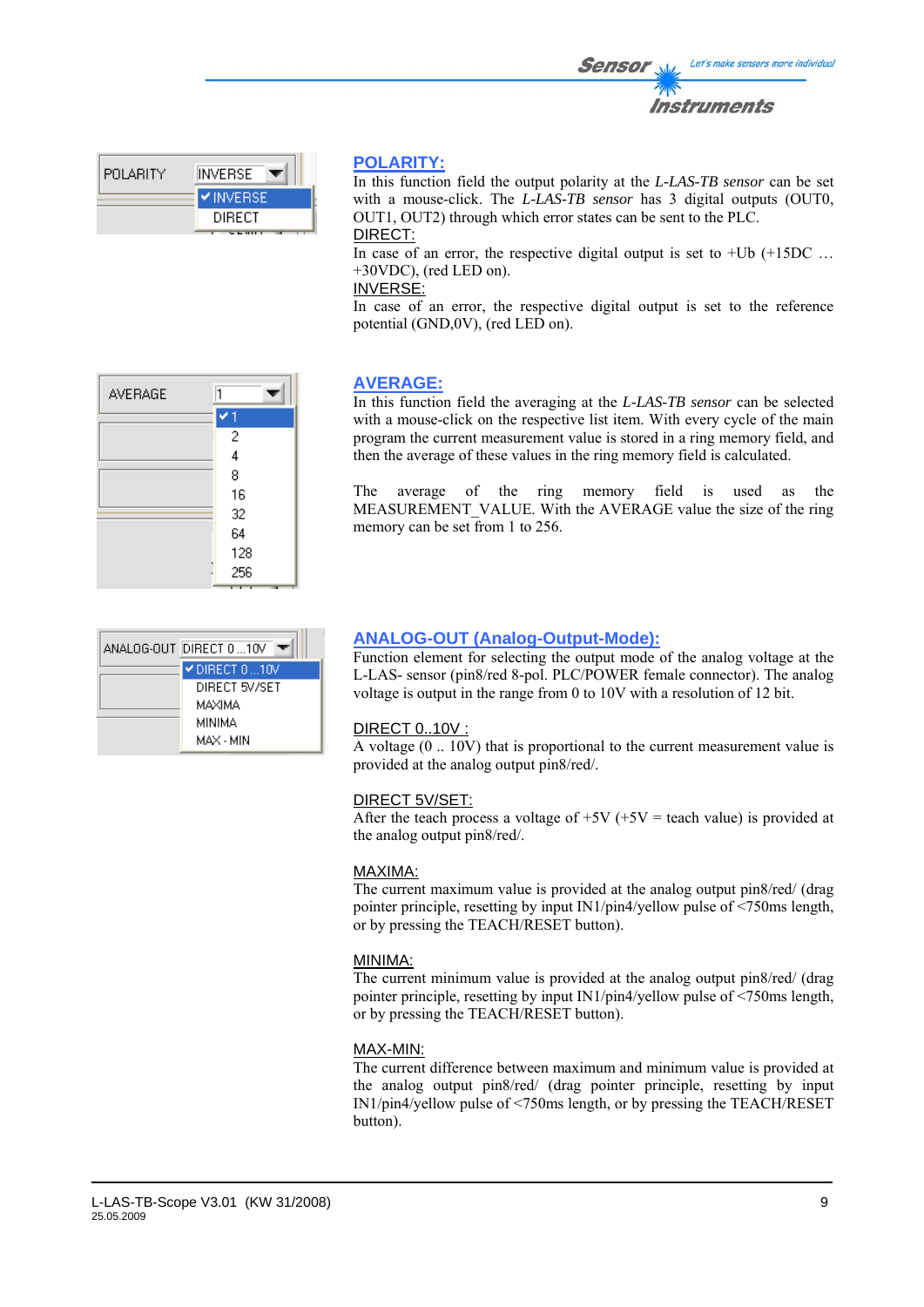

| PARA1 | 342. | CALIR. |
|-------|------|--------|

A click on the PARA 2 button opens the PARAMETER II window, where additional parameters at the control unit can be set.

Sensor

Let's make sensors more individual

Instruments





**Changes that are made in the function fields described below only become active at the control unit of the** *L-LAS-TB sensor* **after a click on the SEND button!**



#### **POWER:**

In this function field the laser power at the laser transmitter unit of the *L-LAS-TB* sensor can be set by using the arrows or the slider, or by entering a numerical value in the respective input field.



#### **FIX-VIDEO-THD[%]:**

In this function field the video threshold at the *L-LAS-TB sensor* can be set by entering a numerical value or by using the slider or the arrows. With the help of this video threshold the measurement values can be derived from the intensity characteristic (video signal) of the CCD line from the bright/dark transitions. For this purpose the intersection points between the intensity profile (red curve) and the adjustable video threshold (green horizontal line) are calculated and stored.

The x-value of the respective intersection point is assigned to a pixel on the CCD line. The measurement value can be calculated from this information and from the known distances of the pixels on the CCD line. The intersection points between intensity profile and video threshold that are provided by this method are hereinafter referred to as edges.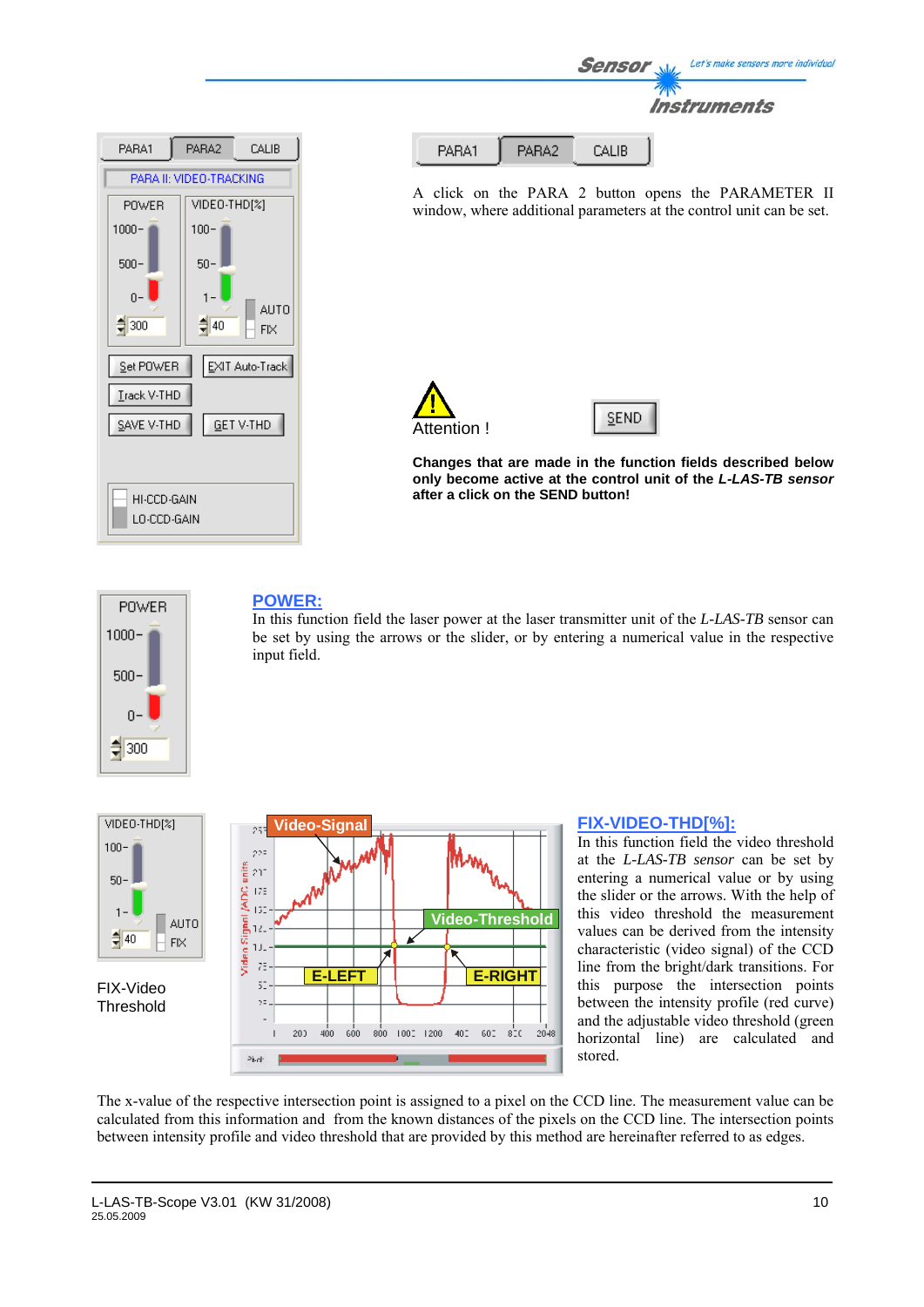



AUTO-Video **Threshold** 



**AUTO-VIDEO-THD[%]:**

When the toggle switch is in AUTO position, the threshold that is stored in the non-volatile EEPROM of the sensor is used as video threshold.

This threshold (green curve) is not a horizontal line, but is derived from the intensity characteristic of the laser transmitter and thus "tracks" the intensity profile.

As before the measurement values are derived from the intensity characteristic of the CCD line (red curve) and the tracked video threshold (green curve). For this purpose the intersection points between intensity profile and tracked video threshold are calculated again.

#### Set POWER

#### **Set POWER:**

After a click on this software button the laser power at the *L-LAS*- transmitter is automatically regulated in the dynamic range.

#### Track V-THD

#### **Track V-THD:**

After a click on this software button the video threshold is automatically derived from the intensity profile. The laser power at the *L-LAS-* transmitter is reduced in steps until the current maximum value of the video profile reaches the value that is set at the VIDEO-THD[%] slider (e.g. 70%). The intensity profile that is determined by this method is referred to as a "tracked" video threshold and can be stored in the EEPROM.

#### **Manual setting of the auto video threshold (Track-VTHD not used!):**

- The automatic video tracking can be replaced by a manual procedure:
- 1 ) Take care that the light-measuring section is free (uncovered -no object in laser beam). 2) Reduce manually the laser power with the use of the POWER-slider.
- Watch the position of the intensity profile by using the features of theVIDEO button.
- 3) Save the actually intensity profile as the new video-threshold by a click on the SAVE-V- THD software button.
- 4) Switch back the laser power (increase) to the initial value with the POWER slider.

SAVE V-THD

#### **SAVE V-THD:**

A click on this software button saves the current intensity profile as a new video threshold to the non-volatile EEPROM of the *L-LAS-* sensor.

**GET V-THD** 

#### **GET V-THD:**

After a click on this software button the video threshold that is currently saved in the EEPROM will be automatically shown in the graphic display window.

#### EXIT Auto-Track

**EXIT Auto-Track:**

A click on this software button closes automatic threshold finding.



#### **CCD-GAIN:**

With this toggle switch the gain stage at the CCD pre-amplifier electronics can be set in 2 steps.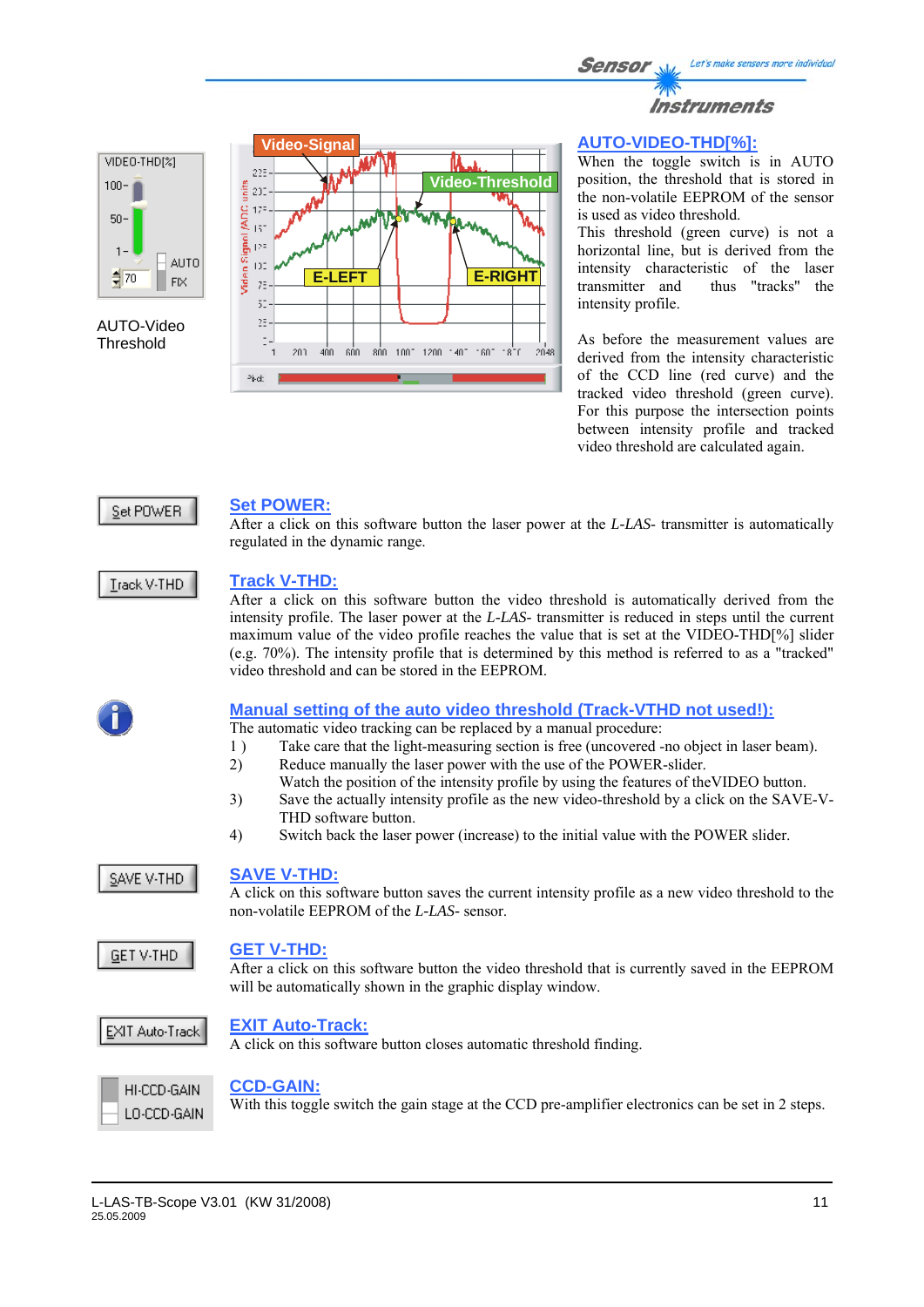



#### **E-BEG:**

Numeric input field for entering the beginning of evaluation. The CCD line is evaluated starting from the pixel that is set here (Evaluation-Begin). (Default value  $= 1$ )



+

Reset/Teach Taster

-+

Teach

-

 $\frac{4}{3}$  695

SEND

GET

( 895

#### **E-END:**

Numeric input field for entering the end of evaluation. The CCD line is evaluated up to this pixel. Pixels on the right side of the pixel value that is set here will not be evaluated.

#### **TEACH-Edge:**

After a click on the TEACH button the current edge information is stored as a teach value to the RAM memory of the *L-LAS-TB sensor*. Depending on the evaluation mode that has been set (E-MODE), the left edge, the right edge, the width (WIDTH), or the center position (CENTER) will be stored as a teach value in the RAM memory of the L-LAS sensor.

When the teach process is completed, the yellow LED at the housing of the *L-LAS-TB sensor* quickly blinks 3 times.

The teach process also can be started by means of the TEACH/RESET button at the housing (pressing the button for  $t > 1.5s$ ) or by way of a high level at digital input IN1/yellow/pin4 ( $t > 1.5s$ ).

It is furthermore possible to set the current teach value (setpoint value) by entering a numerical value in the numeric input field. The teach value that is set by this method will only be activated at the L-LAS-TB sensor after a click on the SEND button.

The newly taught setpoint value can be read out through the serial interface by clicking on the GET button.

The new teach value is then shown in the TEACH display field.



#### **Reset button (maximum-minimum values):**

A click on the Reset button resets the current maximum and minimum values that are detected by the L-LAS sensor. The numeric display fields show the respective current maximum and minimum value.

Resetting of the maximum and minimum values also can be triggered by a short pulse (duration  $t < 750$  ms) at digital input IN1/yellow/pin4 from the PLC. The maximum and minimum values also can be reset by pressing the hardware button at the housing of the L-LAS sensor.

#### Please note:

This reset function does not perform a hardware/software reset at the *L-LAS* sensor, it only resets the maximum and minimum values!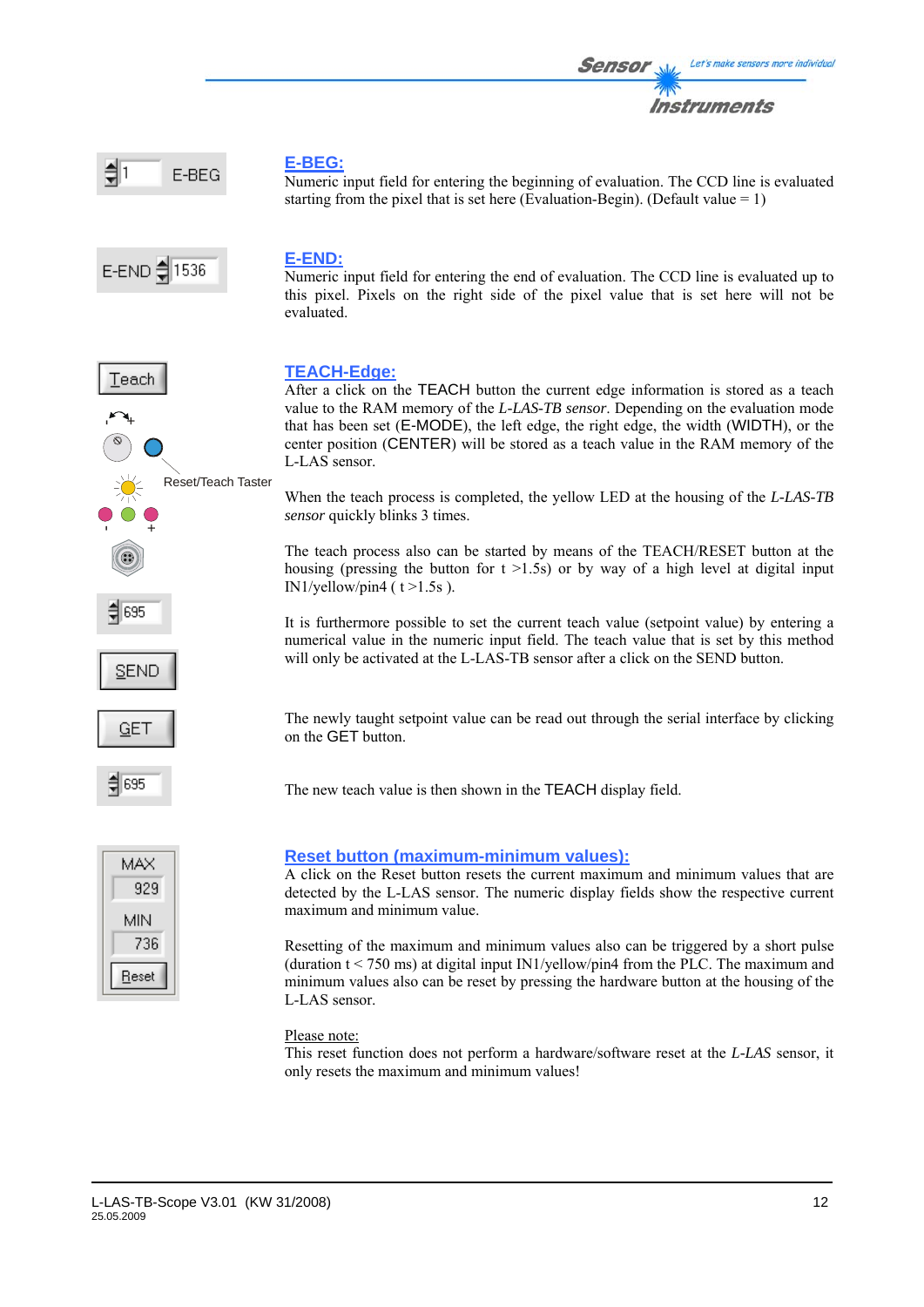| l≣ RAM<br>EEPROM | SEND |
|------------------|------|
| <b>FILF</b>      | GE T |

**SEND** 

GET

#### **PARAMETER TRANSFER:**

This group of function buttons is used for transferring parameters between the PC and the *L-LAS-TB control unit* through the serial RS232 interface.

#### SEND:

When the SEND button is clicked, the parameters currently set on the user interface are transferred to the *L-LAS-TB control unit*.

The target of data transfer is determined by the selected radio-button (RAM, EEPROM, or FILE).

#### GET:

When the GET button is clicked, the setting parameters are transferred from the *L-LAS-TB control unit* to the PC and are updated on the user interface. The source of data transfer again is determined by the selected radio-button:

#### RAM:

The currently set parameters are written to the volatile RAM memory of the *L-LAS-TB control unit*, or they are read from the RAM and transferred to the PC. Please note: The parameters set in the RAM will be lost when the power supply at the *L-LAS-TB control unit* is turned off.

#### EEPROM:

The currently set parameters are written to the non-volatile EEPROM memory of the *L-LAS-TB control unit*, or they are read from the EEPROM and transferred to the PC. Parameters that are saved in the EEPROM will not be lost when the power supply is turned off.

If parameters are read from the EEPROM of the *L-LAS-TB control unit*, these must be written to the RAM of the *L-LAS-TB control unit* by selecting the RAM button and then clicking on SEND. The *L-LAS-TB control unit* then continues to operate with the set RAM parameters.

#### FILE:

When the FILE radio-button is selected, a click on the SEND/GET button opens a new file dialog on the user interface. The current parameters can be written to a freely selectable file on the hard disk of the PC, or parameters can be read from such a file.

|                                    | <b>L-LAS-TB-Series Parameter File</b>      |                          |
|------------------------------------|--------------------------------------------|--------------------------|
| Directory<br>History:              | C:\Programme\L-LAS-TB-ScopeV22             | $\overline{\phantom{a}}$ |
| Suchen in:                         | ←自合画・<br>L-LAS-TB-ScopeV22<br>$\mathbf{r}$ |                          |
| cvirte<br>LLASpara<br>LLASparaTB50 |                                            |                          |
| Dateiname:                         | LLASpara                                   | QK                       |
| Dateityp:                          | *, dat                                     | Abbrechen                |

#### **FILE dialog window:**

The standard output file for the parameter values has the file name "LLASpara.dat".

The output file can be opened e.g. with the standard Windows "Editor" program.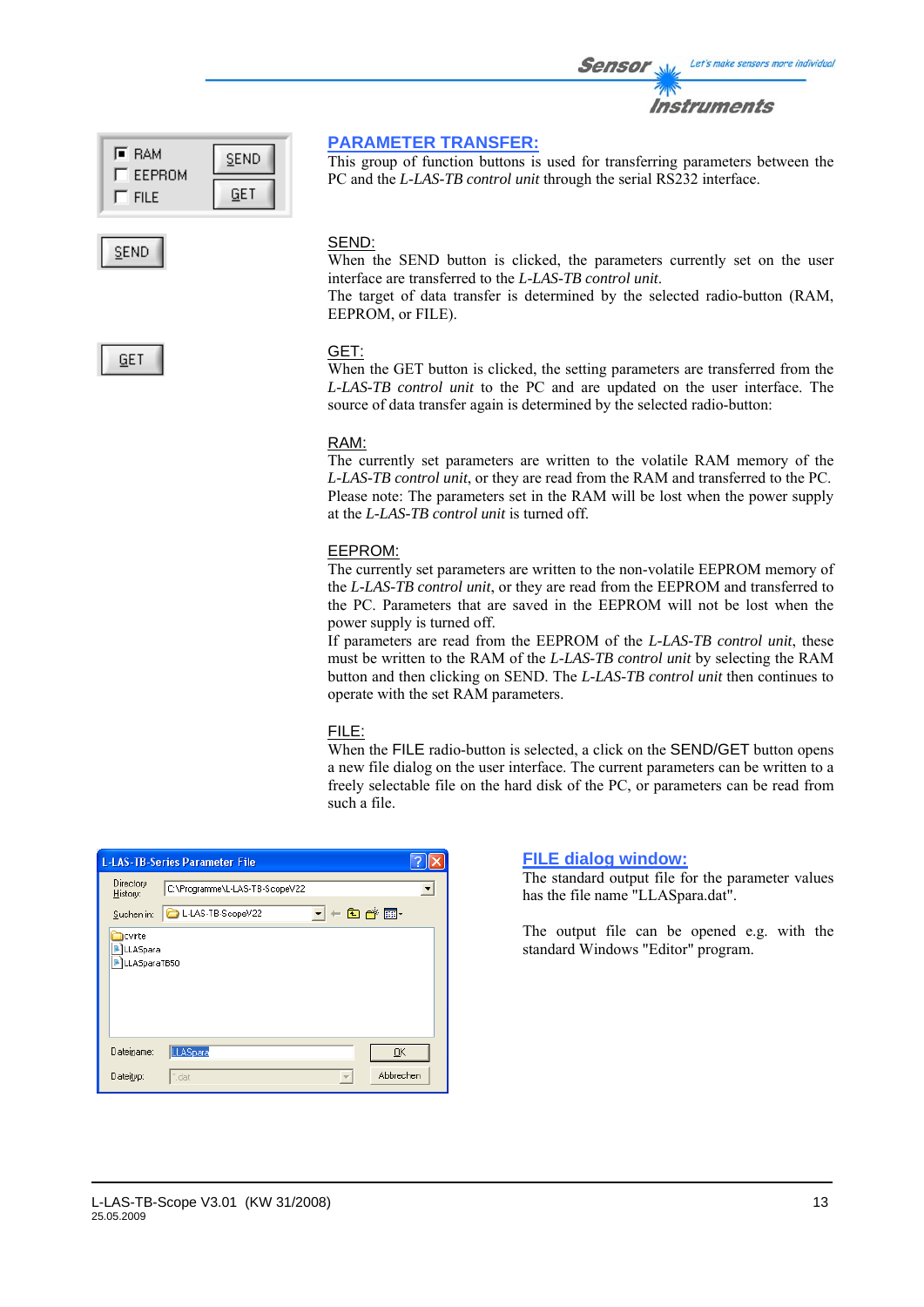# 3.2 Numeric and graphic display elements:



#### **VIDEO button:**

After a click on the VIDEO button, the intensity profile measured at the CCD receiver is transferred to the PC and is shown as a red curve in the graphic display window.



The y-axis shows the analog signals of the individual pixels. The analog values (video signals) of the CCD line are converted by means of an AD converter with 10-bit resolution, which results in a y-axis value range of 0 .. 255.

The currently set video threshold (V-THD) is shown as a green horizontal line in the graphic display. The edge values (pixels) are derived from the intersection points of the intensity profile (red line) with the video threshold (green line).

The x-axis shows a virtual representation of the individual pixels of the CCD line (for example: Pixel 1 .. 1536).

Because of the limited data transfer rate of the serial interface (19200 Baud/s) the graphic display window can only be updated every second.

Beneath the graphic display window there is another display element that shows the currently detected shadowed areas and the illuminated areas of the CCD line. Furthermore the currently detected edge position is indicated in this display element by way of a black circular cursor. A green horizontal bar represents the width of the tolerance band that is currently set around the teach value.



#### Numeric display field that shows the current measurement value (depending on the set evaluation mode).

The left numeric display field shows the current measurement value in pixels, whereas the right display field shows the measurement value converted into micrometers.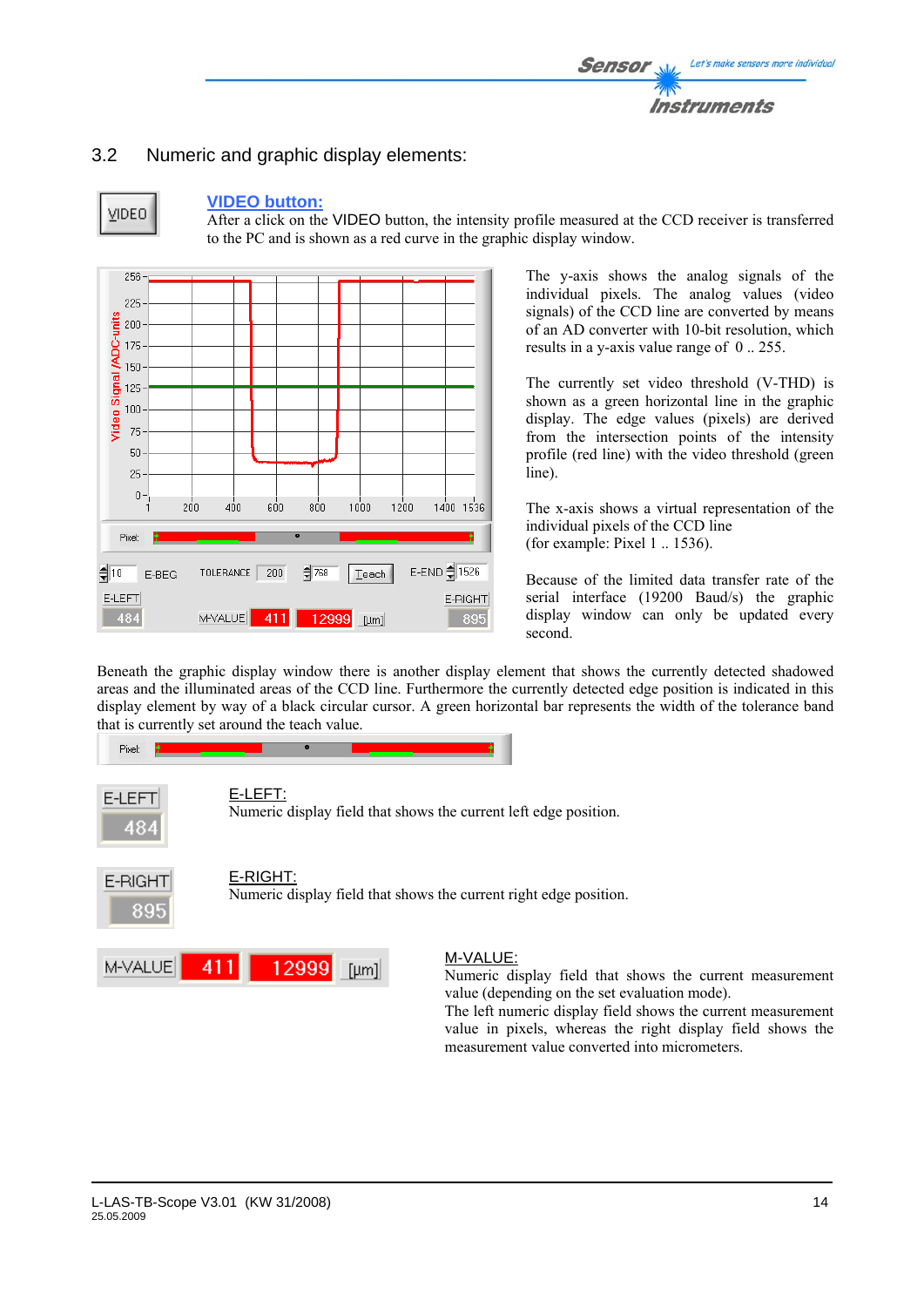



#### **RUN button:**

After a click on the RUN button, the current measurement data will be transferred from the *L-LAS-TB sensor* to the PC via the serial interface.



After a click on the RUN button the current measurement value is shown in the graphic display window in "scroll mode". In the form of a red curve the measurement values pass through the graphic display window from the right to the left.

The division of the y-axis corresponds with the pixels of the CCD line, or with the virtual number of sub-pixels of the line. In the graphic display the current measurement value (M-VALUE=717) is shown at the right end at the x-value of 100.

The current setpoint value (TEACH value) is shown as a broken horizontal line.

In addition, the current tolerance window is represented by two horizontal green lines that are applied symmetrically around the setpoint value.

In "RUN mode" the length of the data frame is limited to 18 words (36 bytes), which allows faster updating of the numeric and graphic display elements.

Compared to "DATA mode", data transfer through the serial RS232 interface therefore does not take so much time (in DATA mode the intensity information for every pixel must be transferred).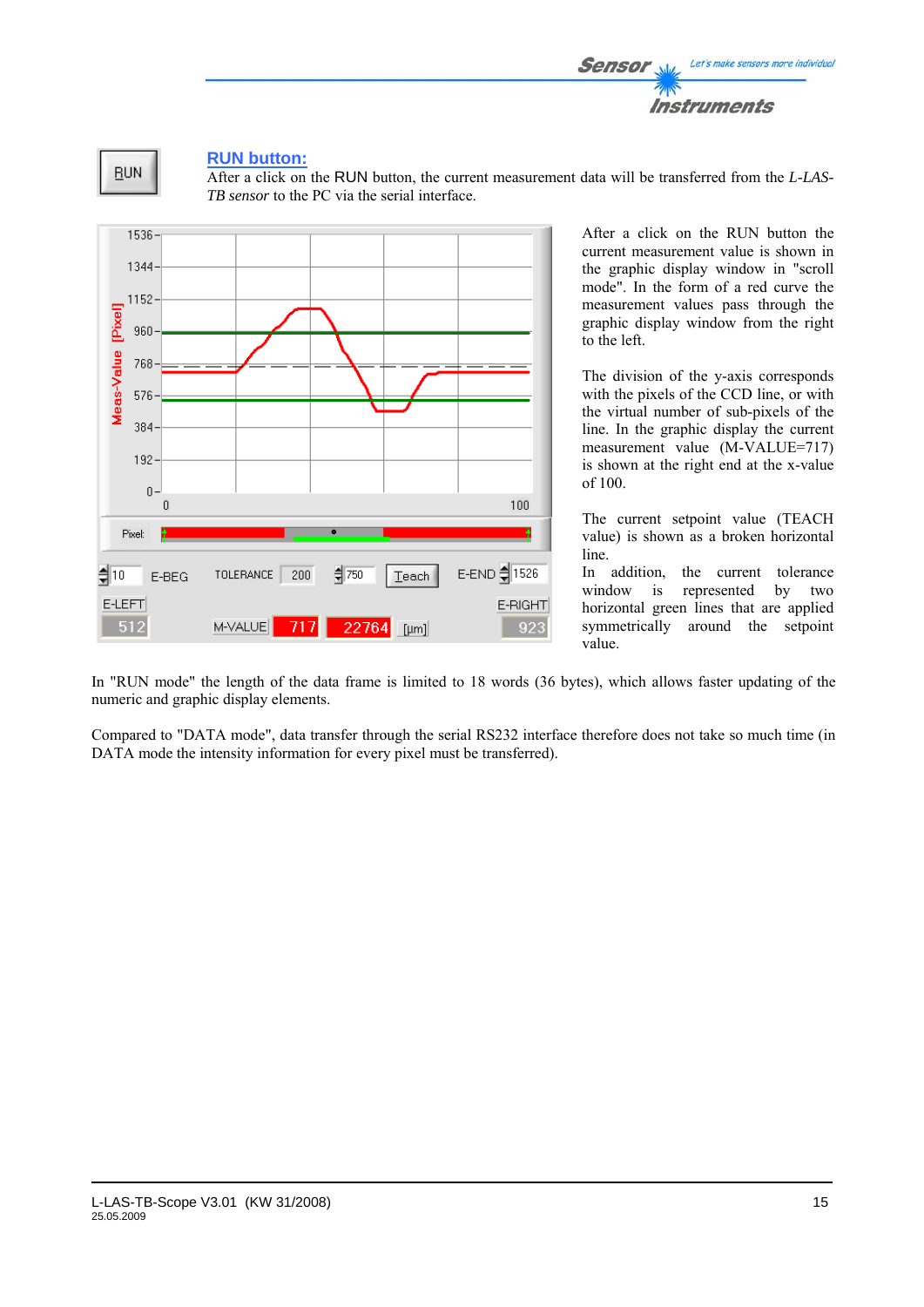### 3.3 Serial RS232 data transfer:

#### **RS232 COMMUNICATION:**

- Standard RS232 serial interface without hardware-handshake.
- 3-line-connection: GND, TXD, RXD.
- Speed: 19200 baud, 8 data bits, no parity bit, 1 stop bit in binary mode, MSB first.



**The stable function of the RS232 interface (status message after program start) is a basic prerequisite for data transfer between the PC and the** *L-LAS-TB control unit***. Due to the low data transfer rate of the serial RS232 interface (19200 bit/s) only slow changes of the analog values can be observed in the graphic display at the PC. In order to guarantee the maximum switching frequency of the** *L-LAS-TB control unit* **it is therefore necessary to stop the data exchange during the normal monitoring process (click on the STOP button).** 



#### **CONNECT:**

When the software is started, it attempts to establish a connection to the *L-LAS-TB control unit* through the standard COM1 interface. If connection could be established successfully, the current firmware version is displayed in the status line.



Cannot open port

The serial connection between the PC and the *L-LAS-TB control unit* could not be established, or the connection is faulty.

**In this case it should first be checked whether the** *L-LAS-TB control unit* **is connected to the power supply, and whether the**  serial interface cable is correctly connected to PC and control **unit.** 

If the number of the serial interface that is assigned at the PC should not be known, interfaces COM1 to COM9 can be selected by using the CONNECT drop-down list.

If there is an "Invalid port number" status message, the selected interface, e.g. COM2, is not available at your PC.

If there is a "Cannot open port" status message, the selected interface, e.g. COM2, may already be used by another device.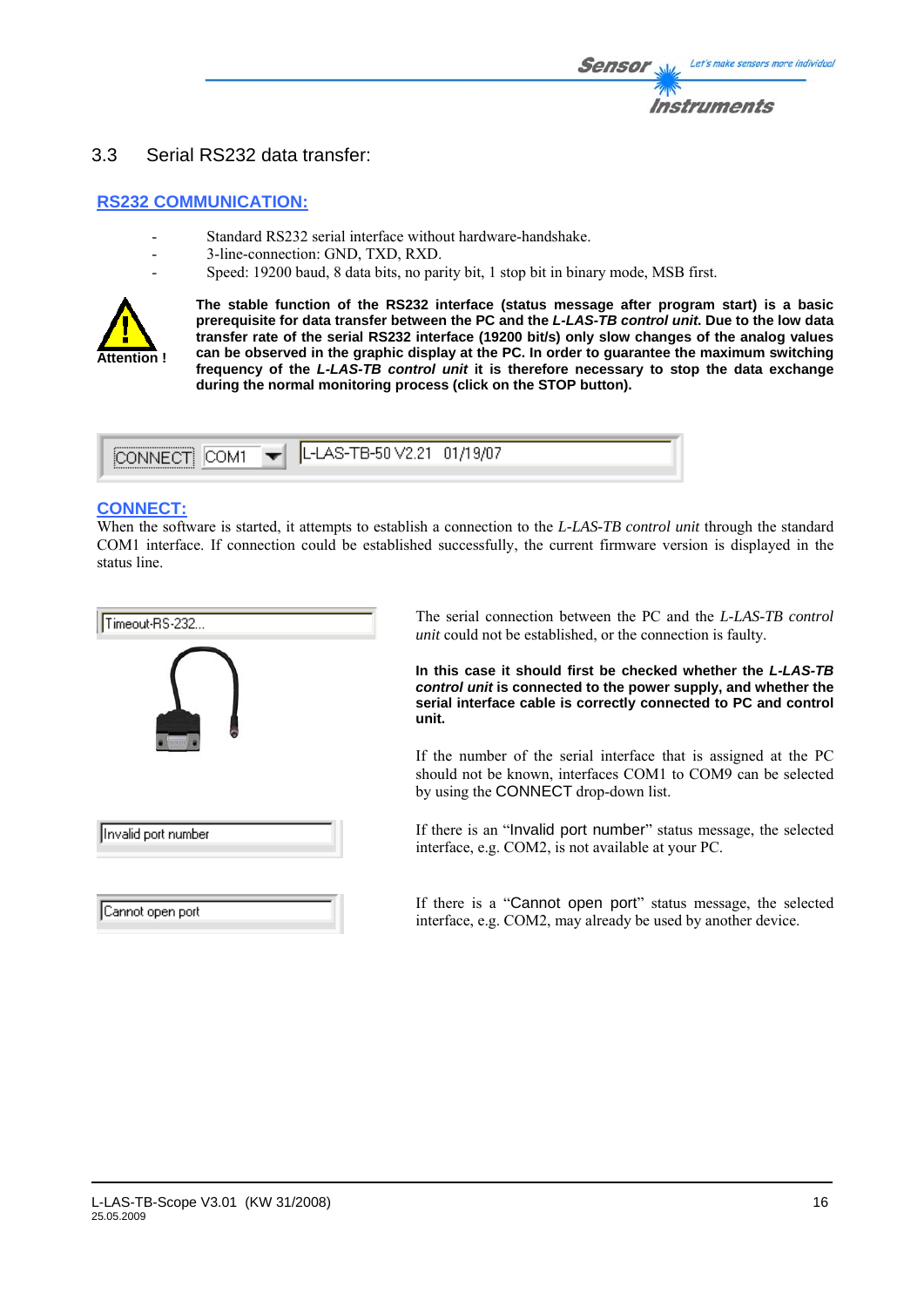# 3.4 *L-LAS-TB-Scope* as an aid for sensor adjustment:

# **VIDEO**

### **VIDEO:**

After a click on the VIDEO button, the fine adjustment between the L-LAS transmitter unit and the receiver can be observed in the graphic display window. Because of the limited data transfer rate of the RS232 interface the display window can only be updated every second.

# **STOP**

## **STOP:**

A mouse-click on the STOP button stops the data transfer between the L-LAS-TB control unit and the PC.



#### Optimal adjustment:

In the graphic display window the intensity profile is shown as a red curve. The numerical values 1 ... 1024 on the x-axis represent the individual pixels of the CCD line. The analog values of the CCD line are converted by way of an AD converter with 10-bit resolution, which results in a y-axis value range of  $0$ . 1023.

As can be seen in the picture on the left, the CCD pixels 1 to 1024 are uniformly illuminated by the transmitter beam.



 $500$ såo 700  $800$  $900$ 

#### Wrong adjustment - right:

The transmitter beam no longer sufficiently illuminates the pixels at the right end of the CCD line. The red curve (intensity profile) in this part clearly is under the video threshold. The alignment of the laser transmitter unit or the CCD receiver unit must be readjusted in such a way that the pixels at the right end are illuminated again.



 $300$ 

#### Wrong adjustment - left:

The transmitter beam no longer sufficiently illuminates the pixels at the left end of the CCD line. The alignment of the laser transmitter unit or the CCD receiver unit must be readjusted in such a way that the pixels at the left end are illuminated again.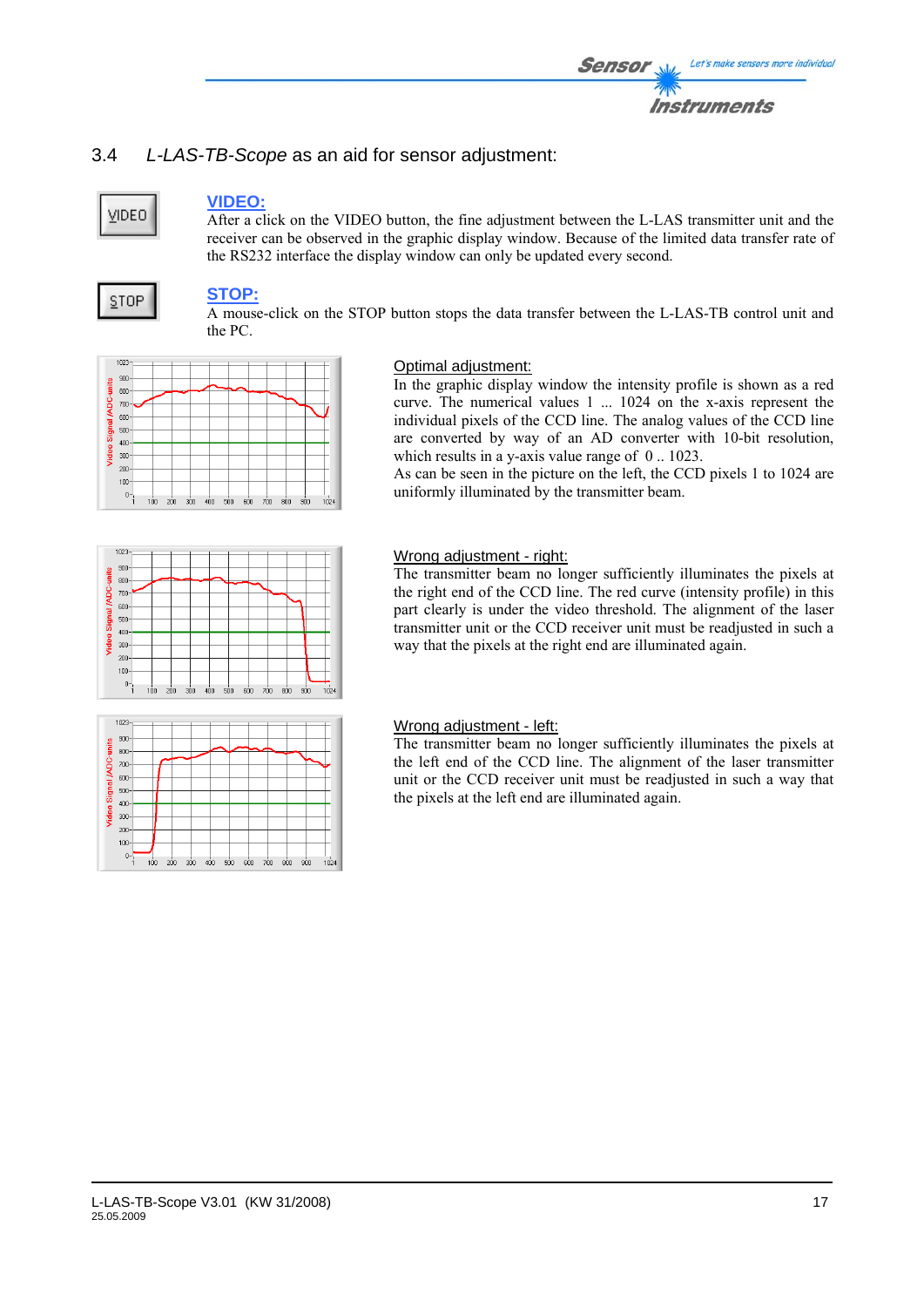

# 3.5 *L-LAS-TB-Scope* as an aid for transmitter power adjustment:



VIDEO

# **POWER:**

In this field the laser power at the laser transmitter unit of the *L-LAS-TB sensor* can be set by using the slider or by entering a numerical value in the respective input field.



The laser power at the transmitter unit of the *L-LAS-TB sensor* is only updated when the SEND button is pressed.



# **VIDEO:**

After a click on the VIDEO button, the current intensity profile is transferred from the *L-LAS-TB sensor* to the PC and is shown in the graphic display window. When the VIDEO function is active, the sensor's laser power can be changed (press the SEND button), and the effect of such a change can be observed in the intensity profile.



#### $1023$ -ann **ADC-units** 800  $\overline{700}$ ion. Signal ism.  $400$ Video 300 200 100  $0$ żù Pagel-No.: TOL | 105 M-VALUE  $\begin{array}{|c|c|c|c|}\hline -1 & \text{MAX} & \text{E-END} & \text{E-RIGH} \\ \hline & 1 & \text{MIN} & \frac{d}{2} & 1024 & 5556 \\ \hline \end{array}$ ELEFT EBEG TEACH 512 496 436 章1



#### Optimal adjustment:

In the graphic display window the intensity profile is shown as a red curve. Through the complete CCD line the intensity characteristic lies above the video threshold (green line).

In the shadowed area the intensity characteristic is at low ADC values  $(offset < 120)$ .

In the shadowed areas the intensity characteristic does not show any sporadic "spikes".

#### Transmitter power too high:

The transmitter beam overloads individual pixels of the CCD line. There are sporadic short upward "spikes" in the shadowed areas.

#### **If such "spikes" intersect with the green horizontal video threshold, there will be incorrect measurements!**

#### Remedy:

Reduce the laser power in steps, until such "spikes" in the shadowed area do not occur any more.

#### Transmitter power too low:

The intensity profile of the CCD line completely lies under the video threshold (green horizontal line).

The *L-LAS-TB sensor* does not detect any edges (bright/dark transitions, i.e. intersections between red curve and green video threshold) in the image of the beam.

#### Remedy:

Increase the laser power in steps, at the same time observing the intensity characteristic, until the red curve (intensity profile) from pixel 1 to pixel 1024 lies above the video threshold.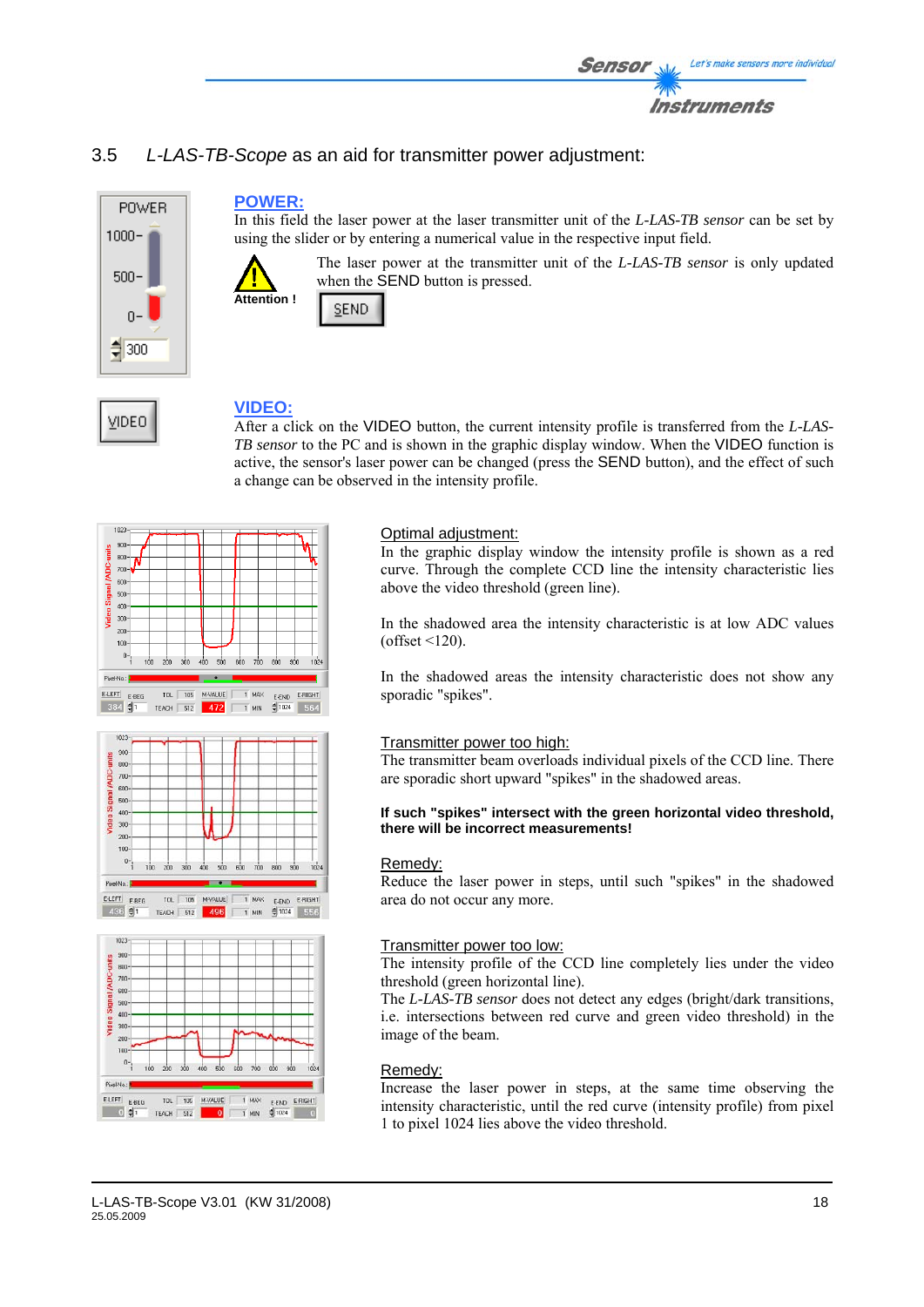# **4 Evaluation modes**

# 4.1 LEFT-EDGE



The first detected edge in the intensity profile of the CCD line is evaluated.

The criterion for edge detection is the transition between illuminated and shadowed areas in the intensity characteristic of the CCD line.

The one pixel of the CCD line at which this bright/dark transition takes place can be determined from the intersection between the video threshold (green horizontal line) and the intensity characteristic (red curve).

In the example picture on the left, the first bright/dark transition is detected at pixel no. 488.

The current measurement value M-VALUE  $=$  E-LEFT is shown in the red numeric display element.

# 4.2 RIGHT-EDGE

EVAL-MODE **R-EDGE**  **R-EDGE:**

The second detected edge in the intensity profile of the CCD line is evaluated.



▼

The one pixel of the CCD line at which the second bright/dark transition takes place can be determined from the intersection between the video threshold (green horizontal line) and the intensity characteristic (red curve).

In the example picture on the left, the second bright/dark transition is detected at pixel no. 668.

The black dot-shaped curser beneath the graphic display window represents the current right edge (R-EDGE) of the shadowed area.

The current measurement value  $M-VALUE = E-$ RIGHT is shown in the red numeric display element.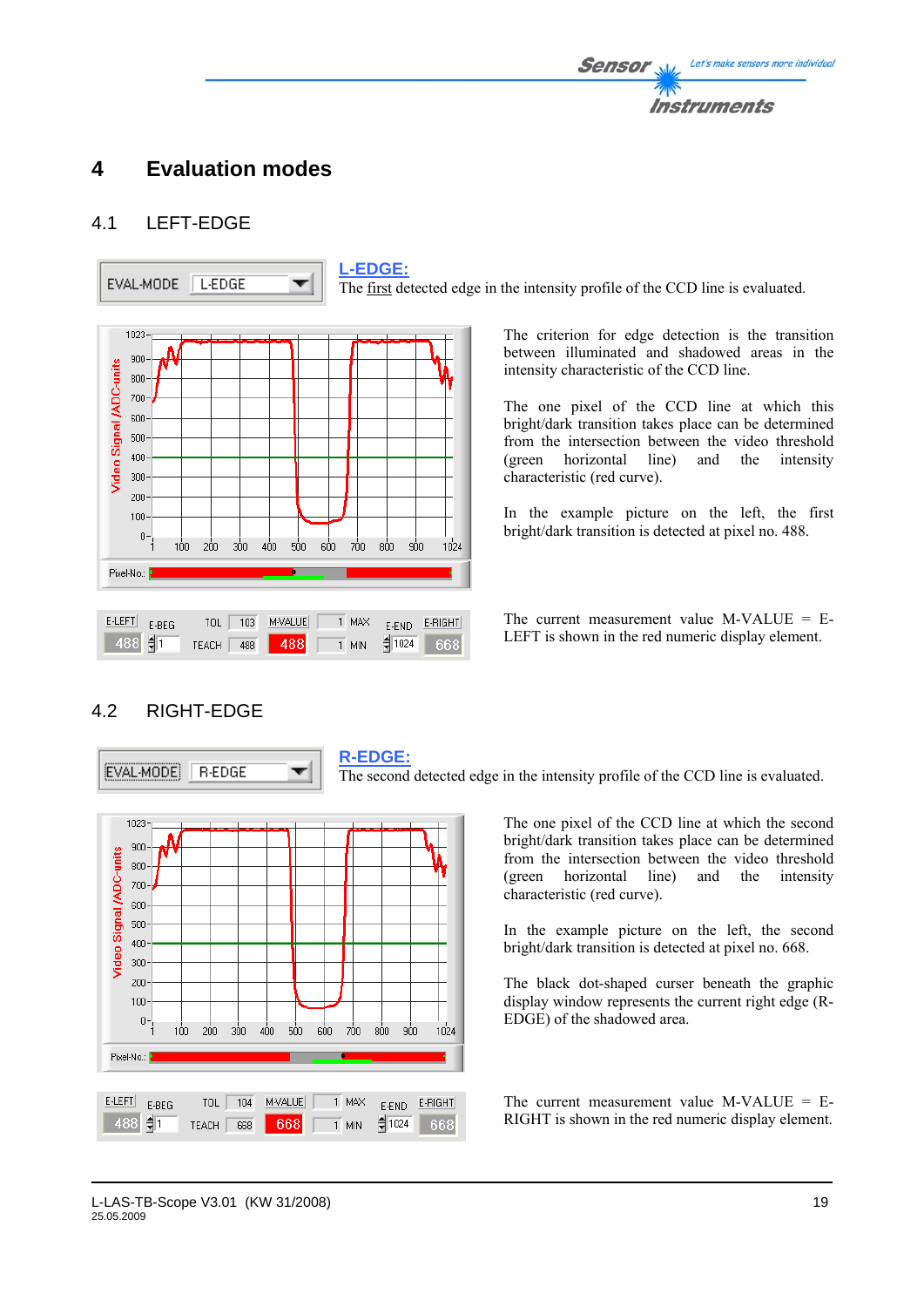

# 4.3 WIDTH



#### **WIDTH:**

The difference between the second edge and the first edge in the intensity profile of the CCD line is evaluated.



The two pixels where the bright/dark transition occurs can be determined from the two intersections between the video threshold (green horizontal line) and the intensity characteristic (red curve).

In the example picture on the left, the second bright/dark transition is detected at pixel no. 668, and the first bright/dark transition at pixel no. 488.

The difference is calculated as follows:

 $WIDTH = E$   $RIGHT - E$   $LEFT$ 

The current measurement value M-VALUE = WIDTH is shown in the red numeric display element.

#### 4.4 CENTER

 $1023 300<sub>1</sub>$ 

 $800 700 600 500 -$ 400  $300<sub>1</sub>$  $200$  $100 0 - 1$ 

Video Signal *IADC-units* 

Pixel-No.:

 $E$ -LEFT

 $488$   $\frac{5}{11}$ 

 $E-BEG$ 



#### **CENTER:**

800  $900$ 

 $1024$ 

 $1$  MAX

 $\overline{1}$  MIN

1024

E-END E-RIGHT

668

The mean value of the first and the second edge is used as measurement value:  $CENTER = (R-EDGE+L-EDGE)/2$ 

> The two pixels where the bright/dark transition occurs can be determined from the two intersections between the video threshold (green horizontal line) and the intensity characteristic (red curve).

> In the example picture on the left, the second bright/dark transition is detected at pixel no. 668, and the first bright/dark transition at pixel no. 488.

The mean value is calculated as follows:

$$
CENTER = \frac{(E_RIGHT + E_LLEFT)}{2}
$$

The current measurement value M-VALUE = CENTER is shown in the red numeric display element.

TOL  $\sqrt{104}$ 

TEACH 576

M-VALUE

576

 $100 200 -$ 300 400  $500$ 600 700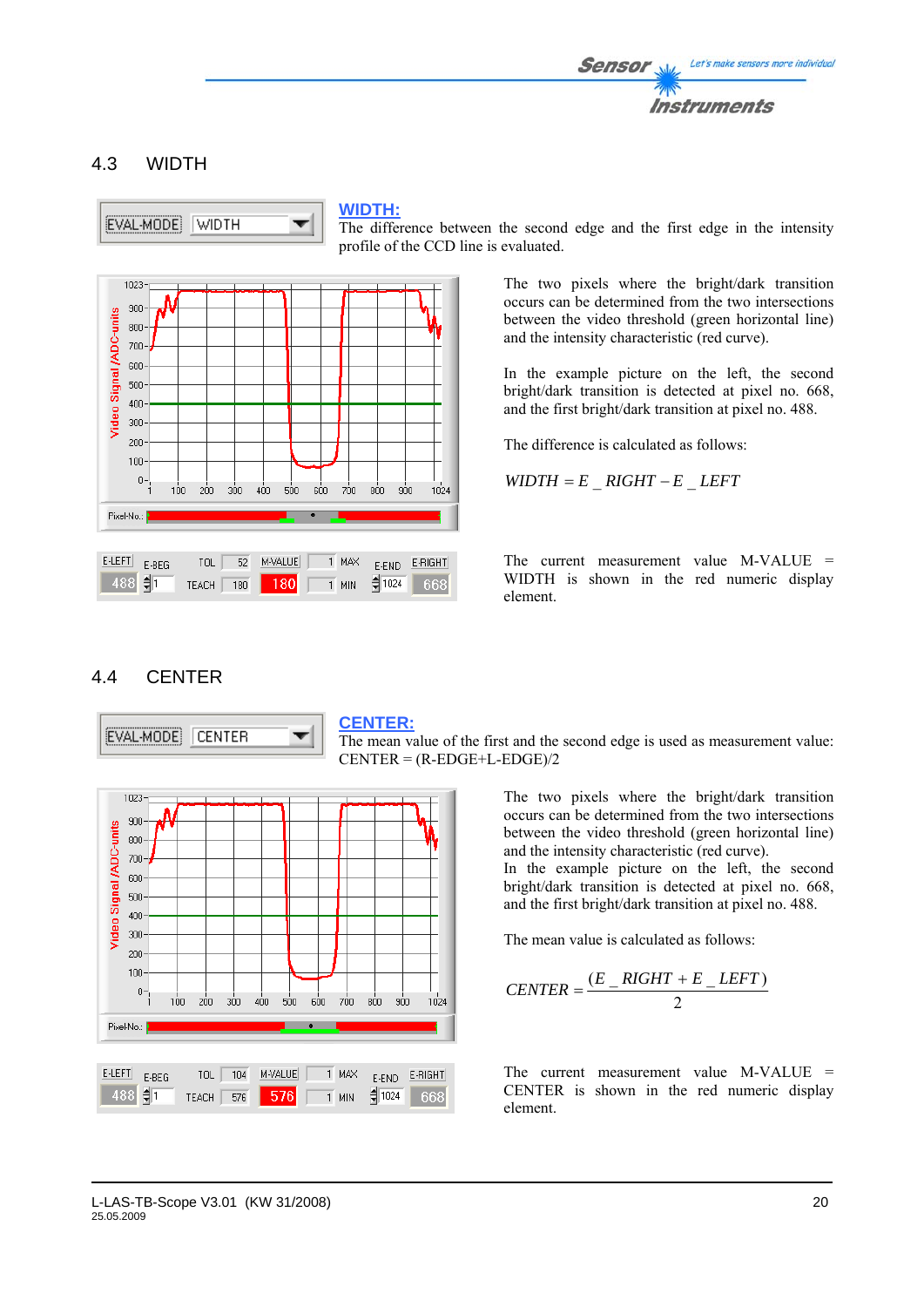

# **5 Two-point calibration**



#### PARA2 CALIB PARA1

### **CCD-CALIBRATION:**

A click on the CALIB button opens the CCD-CALIBRATION window. This CCD-CALIBRATION window allows two-point calibration at the sensor. The purpose of two-point calibration is to provide and output a highly accurate width measurement value in micrometers at the sensor in evaluation mode EVALMODE=WIDTH.

EVAL-MODE WIDTH ÷

The problem with width measurement is that depending on the set video threshold and the set transmitter power, the measurement value for the width information will be calculated differently. This is caused by the constantly rising analog characteristic (slope) of the video signal in the transition area between object shading and direct laser light impingement on the pixels of the CCD line. The object width is calculated indirectly from the two intersection points of the video signal characteristic (red curve) with the green horizontal video threshold.



High video threshold, the object appears wider in the "shadow zone". Measured value = 418 pixel. The measured value in  $\mu$ m is calculated from this by multiplying the number of pixels with the respective pixel pitch.

M-VALUE = 418 pixel x 31.75µm = 13271 µm



Low video threshold, the object appears somewhat narrower in the "shadow zone". Measured value  $= 405$  pixel.

The measured value in µm is calculated from this by multiplying the number of pixels with the respective pixel pitch.

M-VALUE = 405 pixel x 31.75µm = 12858 µm

**In order to compensate this problem, two-point calibration can be performed with a fixed transmitter power (POWER) and a fixed video threshold (V-THD).**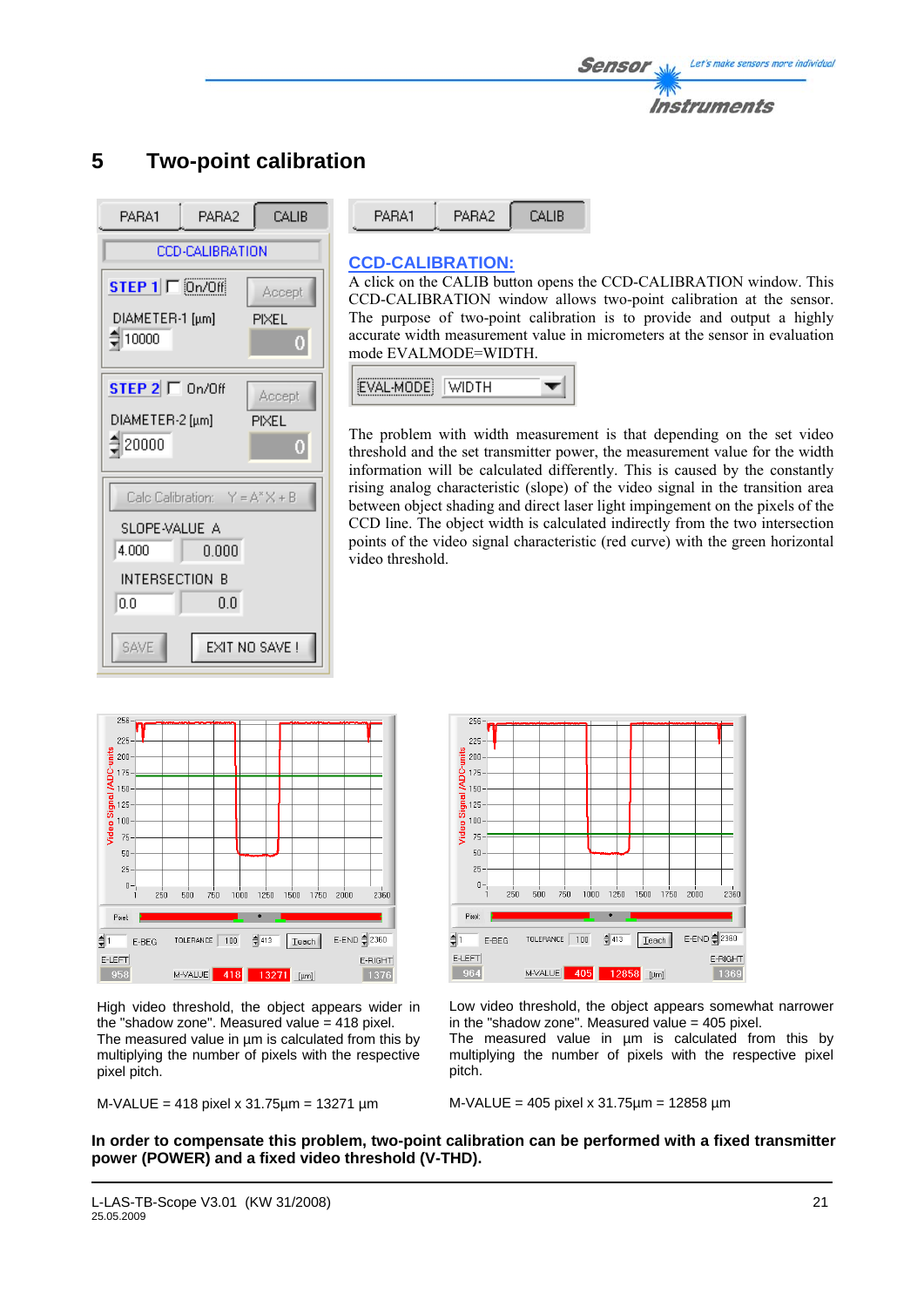

| $STEP 1 \nabla$ On/Off | Accept |
|------------------------|--------|
| DIAMETER-1 [µm]        | PIXEL  |
| $\frac{1}{2}$ 1500     |        |

e.g. object of 1.5mm diameter results in 394 pixels covering.

| STEP $2 \nabla$ On/Off | Accept       |
|------------------------|--------------|
| DIAMETER-2 [µm]        | <b>PIXEL</b> |
| $\P6500$               | 1558         |

e.g. object of 6.5mm diameter results in 1558 pixels covering.



In two-point calibration, a mean straight line through two points is calculated on the basis of two known objects (dimensions in µm are known) of different width.

The most important parameters of this mean straight line are its slope (SLOPE-VALUE A) and, if applicable, the Y-axis section B.

The slope A indicates the change in micrometers per change of pixel. The Y-axis section B (INTERSECTION-VALUE B) defines the zero-point offset.

# STEP 1:

When the ON/OFF checkmark is activated, the object with the smaller diameter should be placed in the center of the operating range. The smaller object for example should cover 20-40% of the maximum operating range.

The known diameter value in micrometers must then be entered in the numerical input field.

#### Accept Object 1

A click on the Accept Object 1 button saves the first value pair (DIAMETER-1, PIXEL\_1).

#### STEP 2:

When the ON/OFF checkmark is activated, the object with the bigger diameter should be placed in the center of the operating range. The bigger measuring object for example should cover 60- 80% of the maximum operating range.

The known diameter value in micrometers must then be entered in the numerical input field.

#### Accept Object 1

A click on the Accept Object 2 button saves the second value pair (DIAMETER-2, PIXEL\_2).

> When calibration is started, the actions of the RUN button on the user interface are performed automatically. In the graphic display section under the large "scroll graph" the centered placing of the objects in the operating range of the sensor can be checked. The area with the grey background (shadow area) represents the position of the object. The pixels that are hit by the laser beam are represented as red areas.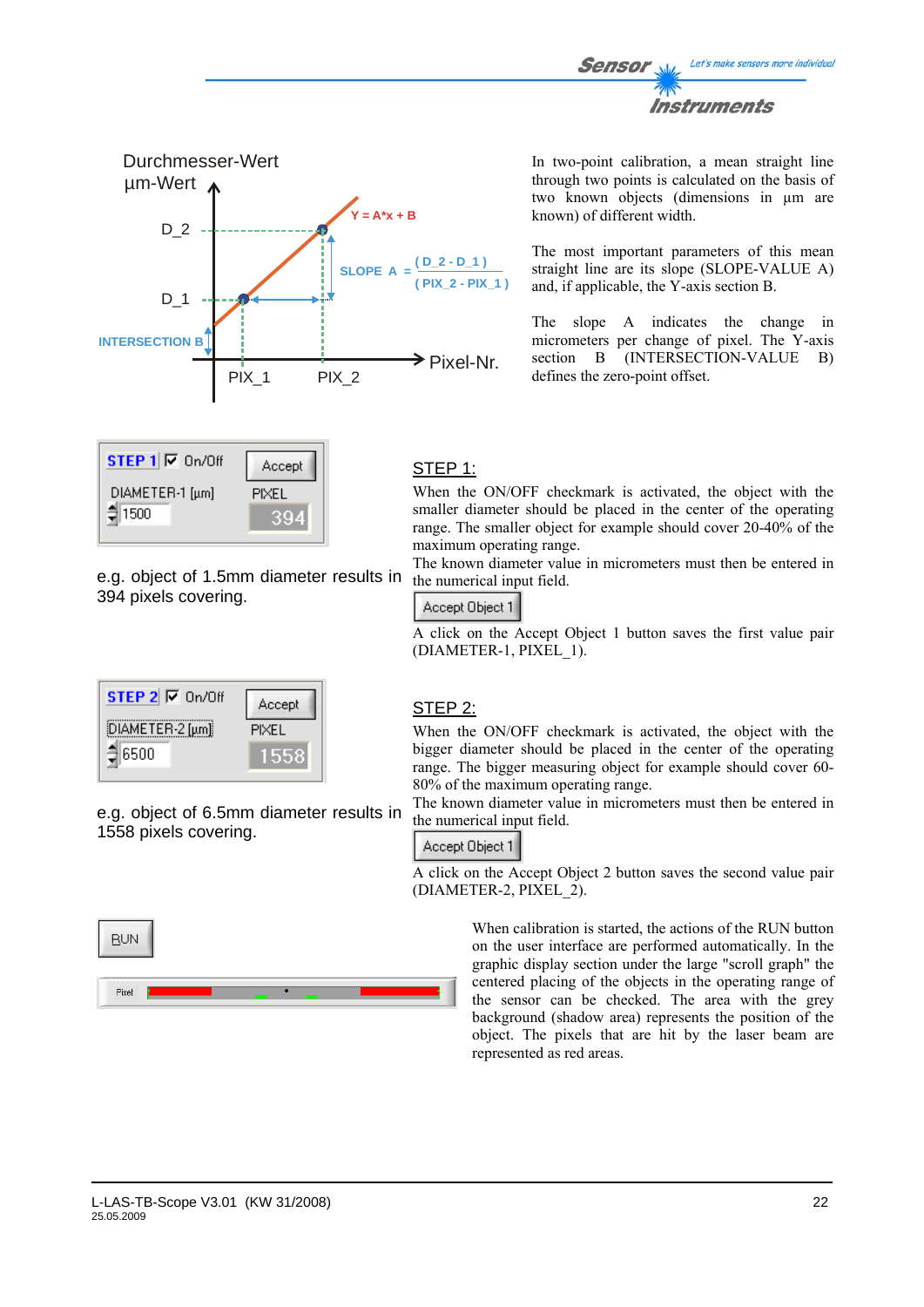

### Exits calibration and discards the calibration values.

## Manual entering of calibration data:

| SLOPE-VALUE A |        | INTERSECTION B |      |
|---------------|--------|----------------|------|
| 31.521        | 31.522 | 44.O           | 44.5 |
|               |        |                |      |



The calibration data also can be modified manually at the control unit of the sensor.

When the PARA II pop-up window has been opened. the numerical values can at any time be changed manually in the corresponding numerical input fields, without having to go through the calibration procedure.

The newly entered calibration values must first be activated at the control unit by clicking on the SEND button.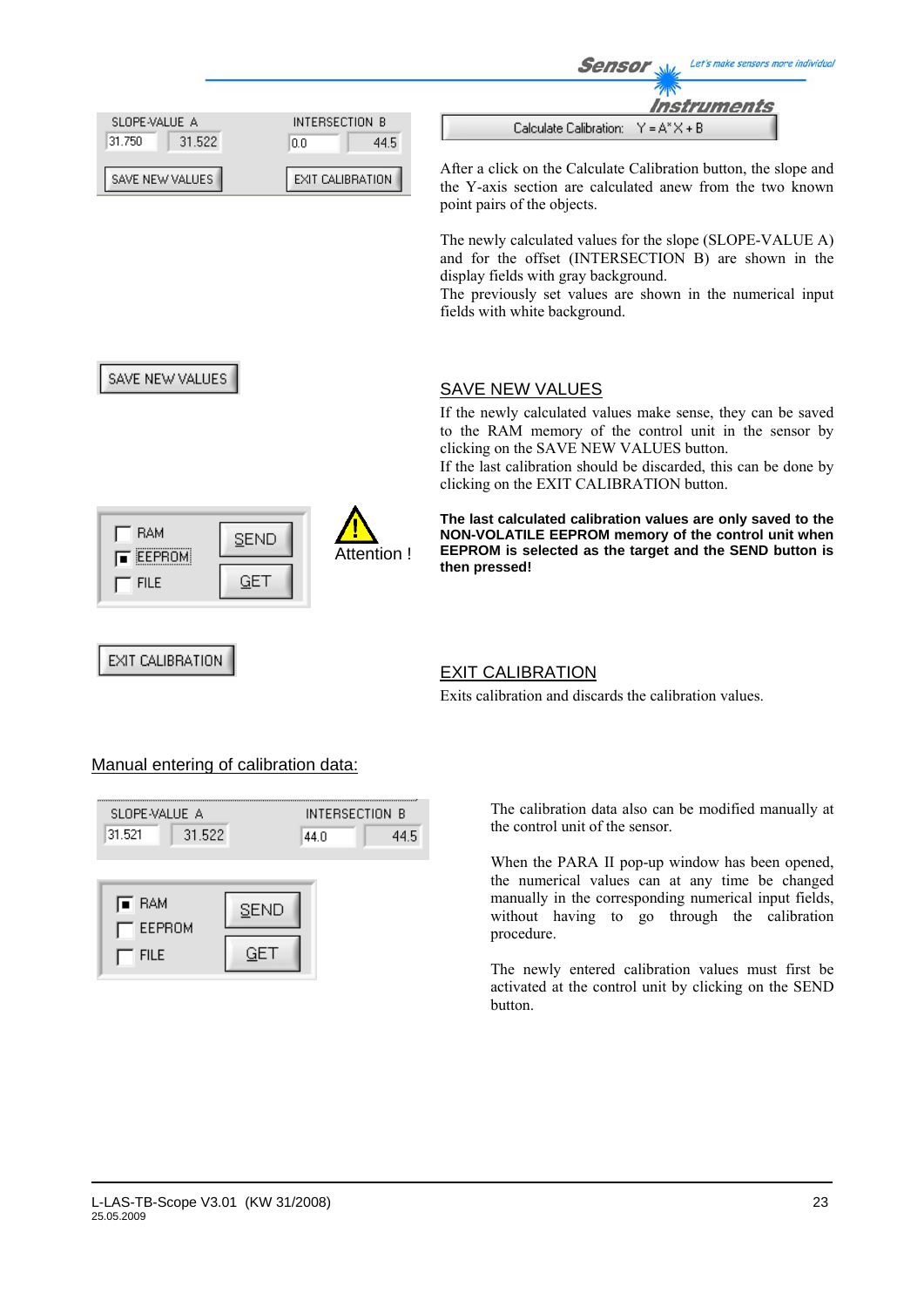

# **6 Annex**

# 6.1 Laser warning



# 6.2 Function of the Teach/Reset button

The housing of the *L-LAS-TB* sensor features a pushbutton with two functions:



#### **RESET function:**

When the button is pressed for a short time  $(t <$ 750ms), the current maximum and minimum values are reset.

A hardware/software RESET is not performed!

#### **TEACH function:**

When the button is pressed for a longer time  $(t >$ 1.5s), the current edge coverings are stored as teach value in the RAM memory. When the teach process has been performed successfully, the green LED blinks three times.

#### 6.3 Function of the Tolerance potentiometer:

The housing of the *L-LAS-TB sensor* features a potentiometer for setting the tolerance band width.



#### **TOLERANCE potentiometer:**

Turning the potentiometer clockwise increases the tolerance band width. Turning it counter-clockwise decreases the tolerance band width.



The potentiometer must be activated (switch position ENABLE ALL or ENABLE TOL SET) in order to use it for setting the tolerance band width at the *L-LAS-TB sensor*.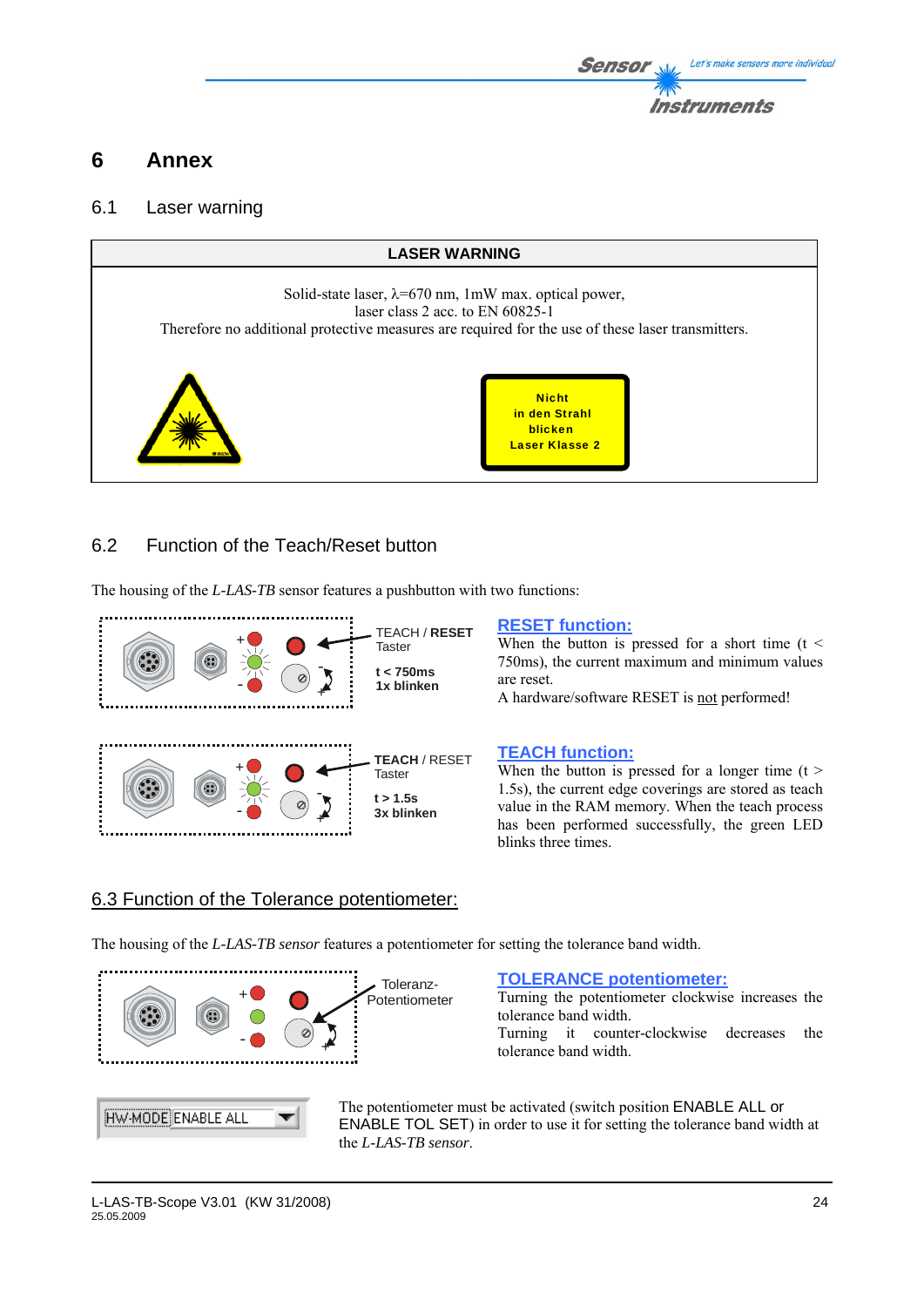# 6.4 Function of digital inputs IN0 and IN1

The *L-LAS-TB sensor* has two digital inputs IN0 and IN1 that can be contacted through the 8-pole female connector (type Binder 712).



## **DIGITAL INPUT IN1 (pin4/yellow) TEACH/RESET:**

#### RESET function:

When a HIGH pulse of less than **750 ms** duration is applied, the RESET function is performed at the *L-LAS-TB sensor*. This resets the current maximum and minimum values (drag pointer). A hardware/software RESET is not performed! When a RESET pulse is detected, the yellow LED flashes shortly one time.



TEACH function:

When a HIGH pulse of more than **1.5s** duration is applied, the TEACH function is performed at the *L-LAS-TB sensor*. When a TEACH pulse is detected, the green LED at the housing flashes shortly three times.

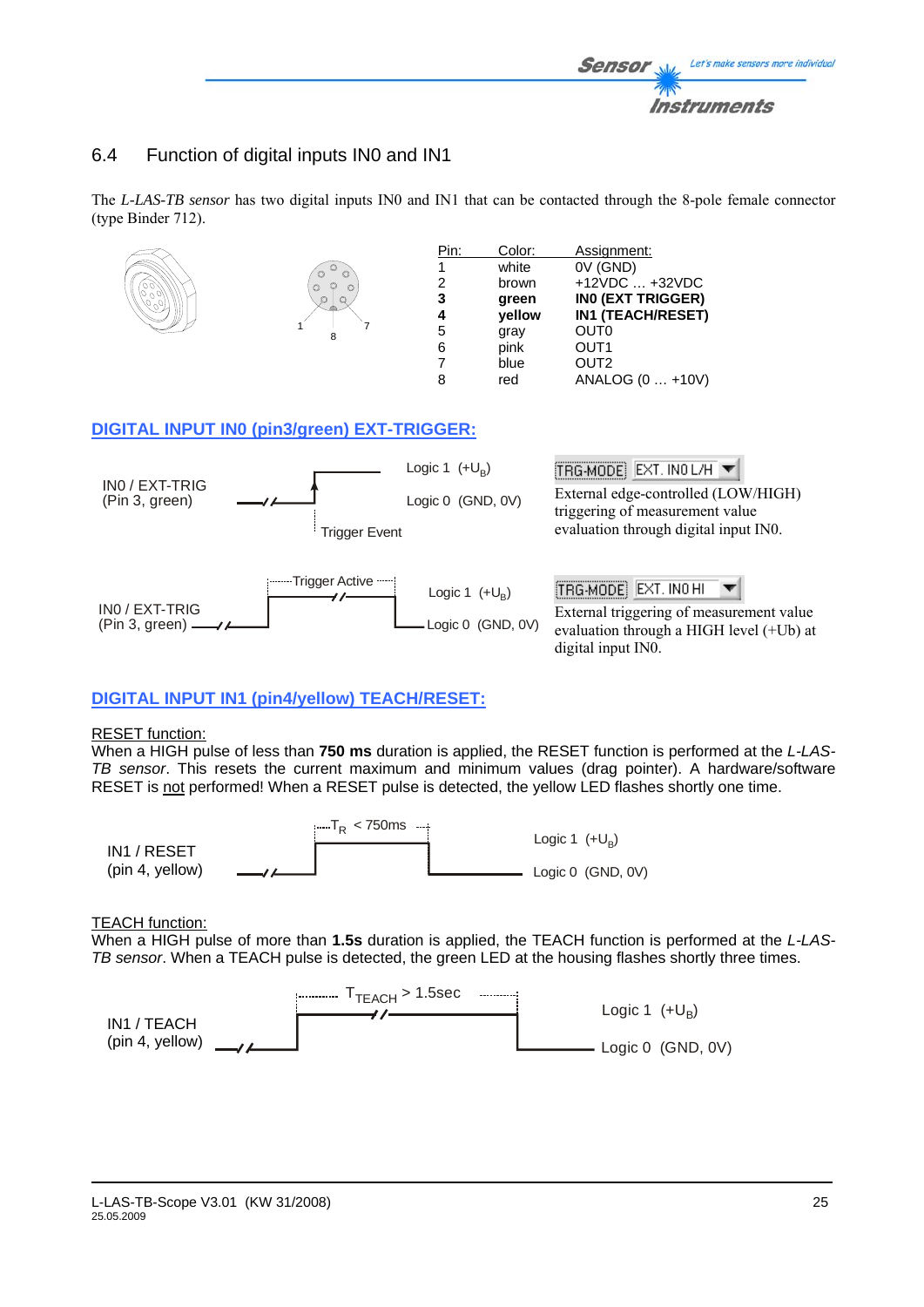

# 6.5 Connector assignment



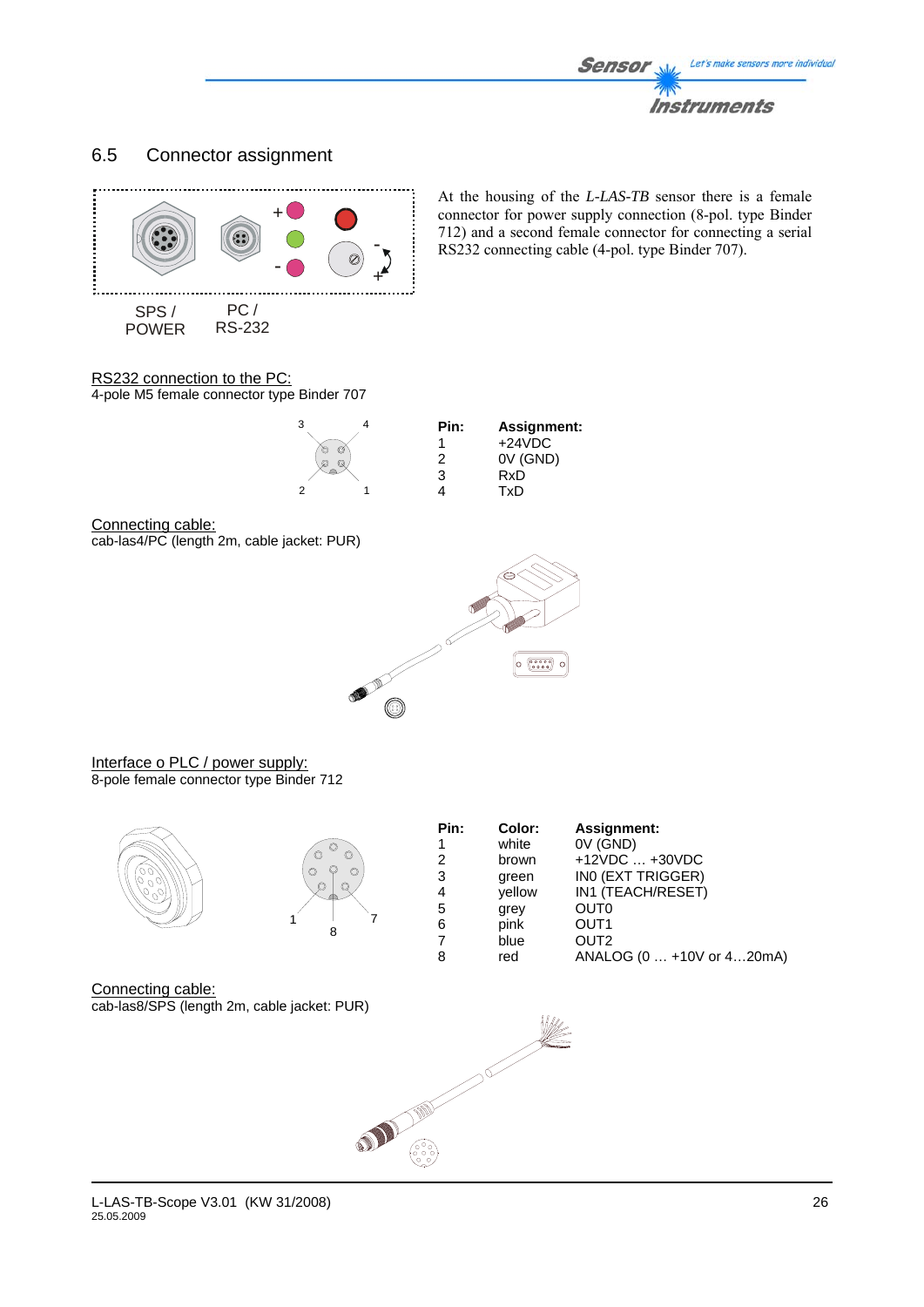# 6.6 RS232 interface protocol

### **RS232 interface protocol PC** ⇔ *L-LAS-TB sensor Firmware version 3.01*

- Standard RS232 serial interface, no hardware handshake

- 3-line connection: GND, TXD, RXD

- Speed: 19200 baud, 8 data-bits, no parity-bit, 1 stop-bit, binary-mode

The control device (PC or PLC) must send a data frame consisting of 18-words (1 word  $= 2$  byte  $= 16$  bit) to the L-LAS-TB control unit. All words in the data frame must be transferred in binary format. The higherorder byte must be transferred first (MSB-first).

#### METHOD:

The microcontroller in the *L-LAS-TB* sensor permanently reads the input buffer of its RS-232 module (polling). If the arriving word is *0x0055 (0x55 hexadecimal = 85 decimal)*, this is interpreted as a synchronisation event ( **<sync-word>** ). The microcontroller then reads the order number ( *<***order-word>** ) that is transferred with the 2nd word.

After the order word (*<***order-word>)** another word is transferred that informs about the number of the parameter set ( *<***para-set>** ). This is followed by additional 15 words **<parameter-word>** that contain the actual parameters.

When the complete data frame (18 words = 36 bytes) has been read in, the *L-LAS-TB* control unit starts to execute the order contained in the 2nd word ( *<***order-word>**



|              | Meaning of the 2nd word in the data frame: <order-word></order-word>  |                                              |  |
|--------------|-----------------------------------------------------------------------|----------------------------------------------|--|
| Value        | <b>Meaning / Action</b>                                               |                                              |  |
| $\Omega$     | Nop.                                                                  | no operation                                 |  |
|              | Send parameters from PC to L-LAS RAM                                  | 18 words, $PC \Rightarrow L\text{-LAS-RAM}$  |  |
| $\mathbf{2}$ | Get parameters from L-LAS RAM                                         | 18 words, L-LAS-RAM $\Rightarrow$ PC         |  |
| 3            | Send parameters from PC to EEPROM                                     | 18 words, PC ⇒ L-LAS-EEPROM                  |  |
| 4            | Get parameters from EEPROM of the L-LAS                               | 18 words, L-LAS-EEPROM $\Rightarrow$ PC      |  |
| 5            | Echo check: Get echo character from L-LAS<br>hardware, Line Ok = 0xAA | words, first word=0x00AA<br>18<br>(Echo=170) |  |
| 6            | Activate teach process, store in RAM                                  | 18 words $PC \Rightarrow L\text{-LAS-RAM}$   |  |
| 7            | Get firmware version message from L-LAS                               | 72-bytes, L-LAS $\Rightarrow$ PC             |  |
| 8            | Get measurement data from L-LAS-RAM                                   | 18 words, L-LAS-RAM $\Rightarrow$ PC         |  |
| 9            | Get video buffer information from L-LAS                               | 64 words, L-LAS-RAM $\Rightarrow$ PC         |  |
|              | Reset maximum / minimum values                                        | 18 words $PC \Rightarrow L\text{-LAS-RAM}$   |  |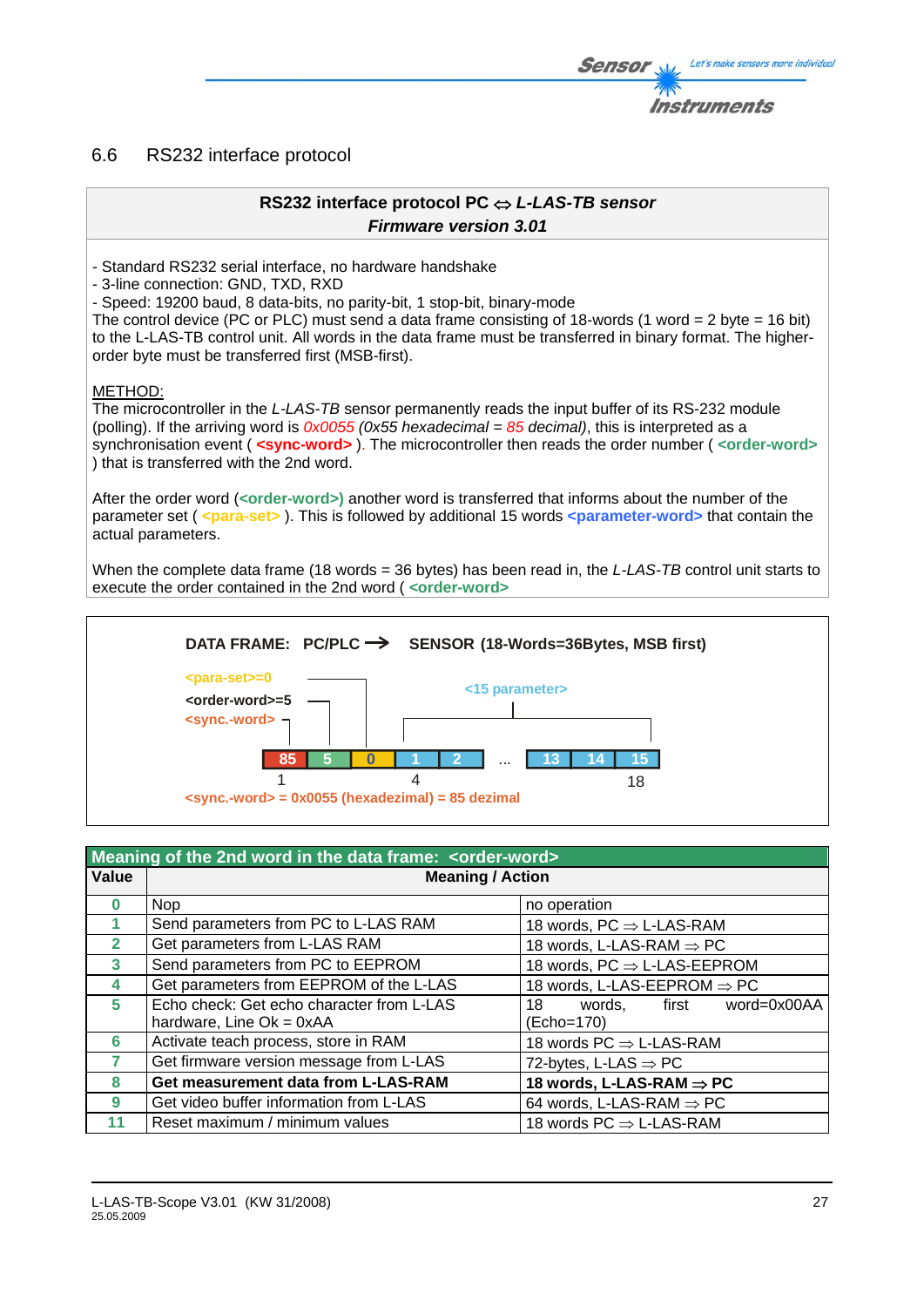

| Format of the data frame: $\epsilon$ -para-set = 0> |                           |                                                                                                                             |
|-----------------------------------------------------|---------------------------|-----------------------------------------------------------------------------------------------------------------------------|
| Word no. $ $                                        | <b>Meaning</b>            | <b>Comment</b>                                                                                                              |
| 1                                                   | <sync-word></sync-word>   | hex-code 0x55, binary=0000 0000 0101 0101, dec.=85                                                                          |
| 2 <sup>1</sup>                                      | <order-word></order-word> | Order word (cf. table below)                                                                                                |
| 3                                                   | $<$ para-set $>$ = 0      | $0 =$ Parameter set zero                                                                                                    |
| 4                                                   | <b>POWER</b>              | Transmitter power (0  1000)                                                                                                 |
| 5                                                   | VIDEOTHD [%]              | Video threshold (0  100) in percent of the ADC range                                                                        |
| $6\phantom{1}6$                                     | <b>POLARITY</b>           | Polarity for OUT0, OUT1, OUT2 (0=DIRECT, 1=INVERSE)                                                                         |
| 7                                                   | EVAL-MODE                 | Evaluation mode (0=L-EDGE, 1=R-EDGE, 2=WIDTH,<br>3=CENTER)                                                                  |
| 8                                                   | E-BEGIN                   | Begin of evaluation, start-pixel (1. E_END-1)                                                                               |
| 9                                                   | E-END                     | End of evaluation range, end-pixel (E_BEG+1  SUBPIXEL)                                                                      |
| 10                                                  | TEACH-VALUE               | Teach value in pixels (1 SUBPIXEL)                                                                                          |
| 11                                                  | <b>TOLERANCE-VALUE</b>    | Tolerance value TOL: (0  SUBPIXEL/2)                                                                                        |
| 12                                                  | AVERAGE                   | Averaging (1,2,4,8,16,32,64,128 or 256)                                                                                     |
| 13                                                  | <b>TRIGMODE</b>           | Trigger mode (0=CONTINOUS, 1=EXT. IN0 L/H, 2=EXT.IN0<br>HIGH)                                                               |
| 14                                                  | ANALOG-OUT MODE           | Operating mode of analog output:<br>(0=DIRECT 010V, 1=DIRECT/5V-SET,<br>2=MAXIMA, 3=MINIMA, 4=MAX-MIN)                      |
| 15                                                  | RS-232-MODE               | Currently not used                                                                                                          |
| 16                                                  | OP-MODE                   | Operating mode of the CCD line (0=LOW-GAIN / 1=HIGH-GAIN)                                                                   |
| 17                                                  | <b>HARDWMODE</b>          | Operating mode of hardware button and potentiometer<br>(DISABLE-ALL=0, ENABLE-ALL=1, ENABLE-BTN=2,<br><b>ENABLE POTI=3)</b> |
| 18                                                  | <b>VIDEO-MODE</b>         | Operating mode of the video threshold (0=FIX, 1=AUTO)                                                                       |

# Format of the data frame:  $\epsilon$  = 1>

| Word no.       | <b>Meaning</b>            | <b>Comment</b>                                        |
|----------------|---------------------------|-------------------------------------------------------|
| 1              | $\le$ sync-word> = 0x0055 | hex-code 0x55, binary=0000 0000 0101 0101, dec.=85    |
| 2 <sup>1</sup> | <order-word></order-word> | Order word (cf. table below)                          |
| 3 <sup>2</sup> | $<$ para-set $>$ = 1      | $1 =$ Parameter set one                               |
| 4              | Parameter 1               | 0, currently not used                                 |
| $5\phantom{1}$ | Parameter 2               | 0, currently not used                                 |
| 6              | Parameter 3               | 0, currently not used                                 |
| 7              | Parameter 4               | 0, currently not used                                 |
| 8              | Parameter 5               | 0, currently not used                                 |
| 9              | Parameter 6               | 0, currently not used                                 |
| 10             | Parameter 7               | 0, currently not used                                 |
| 11             | Parameter 8               | 0, currently not used                                 |
| 12             | Parameter 9               | 0, currently not used                                 |
| 13             | Parameter 10              | 0, currently not used                                 |
| 14             | Parameter 11              | 0, currently not used                                 |
| 15             | <b>SLOPE VALUE L-WORD</b> | Sensitivity of the sensor (x 1024), low-order word    |
| 16             | <b>SLOPE VALUE H-WORD</b> | Sensitivity of the sensor (x1024), higher-order word  |
| 17             | <b>OFFSET L-WORD</b>      | Y-Offset-LW, two-point calibration, low-order word    |
| 18             | OFFSET H-WORD             | Y-Offset HW, two-point calibration, higher-order word |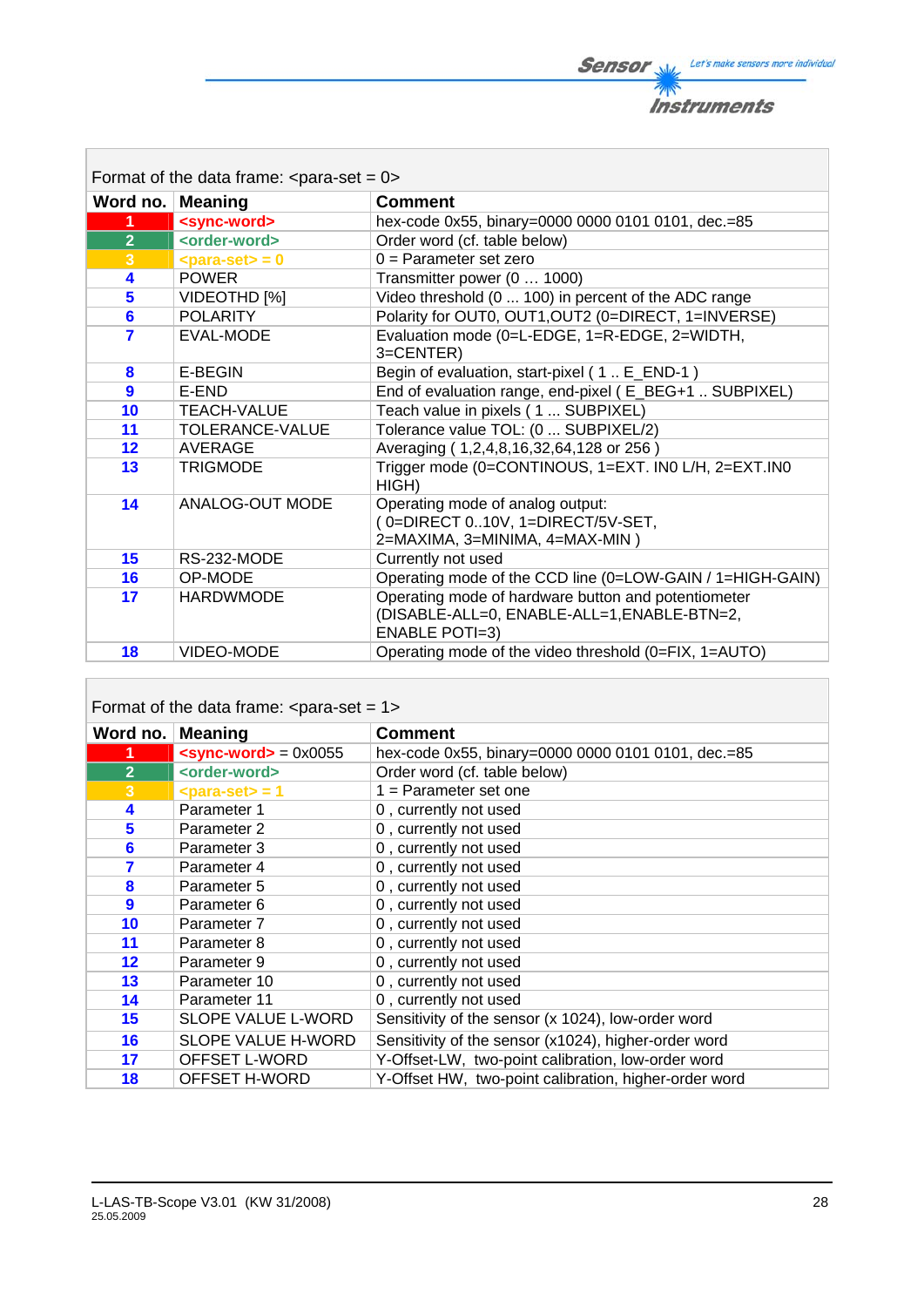

### **Examples for data exchange**:



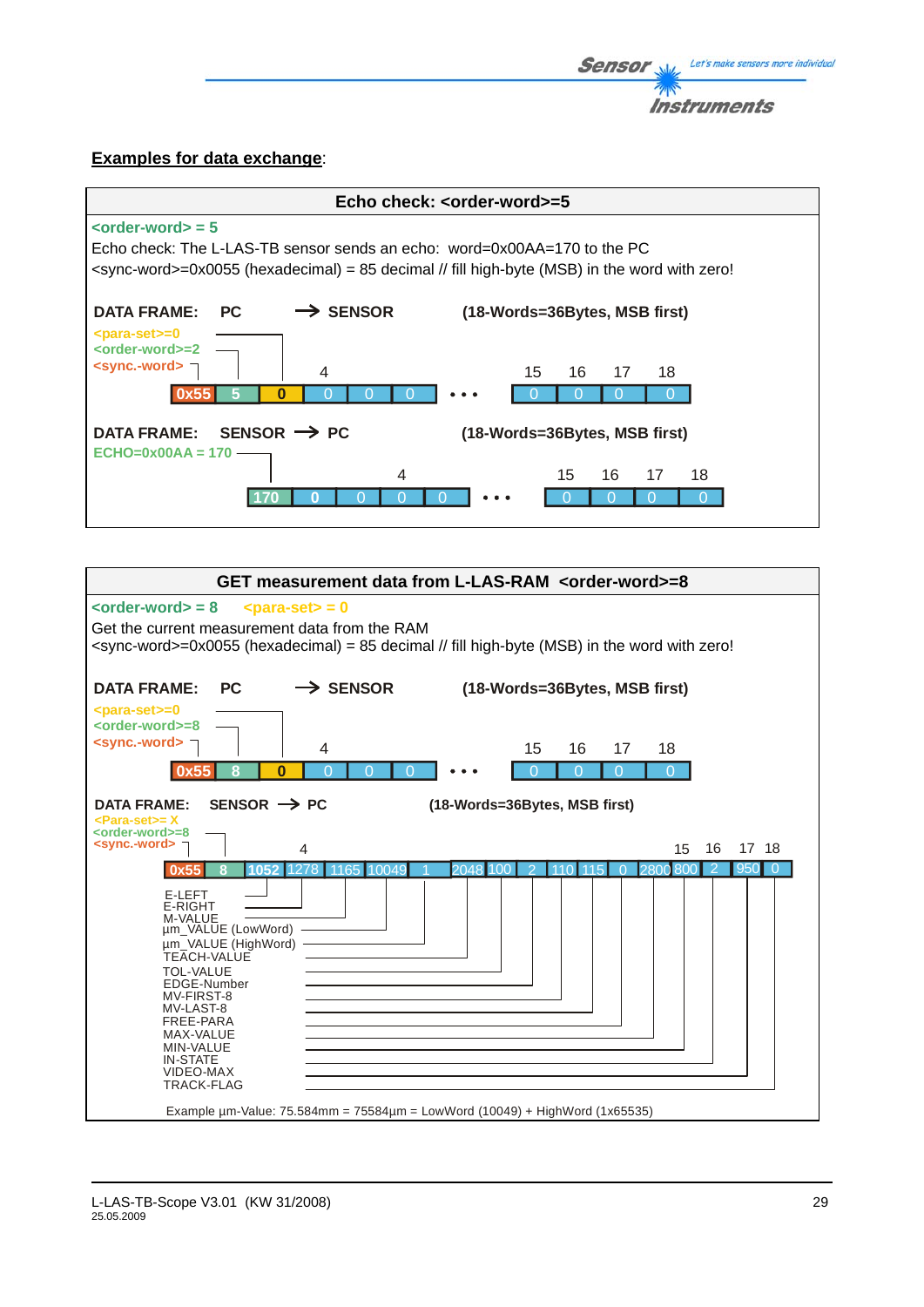



**For the final take-over of the full parameter set, both parameter sets (set=0 and set=1) must be transferred.**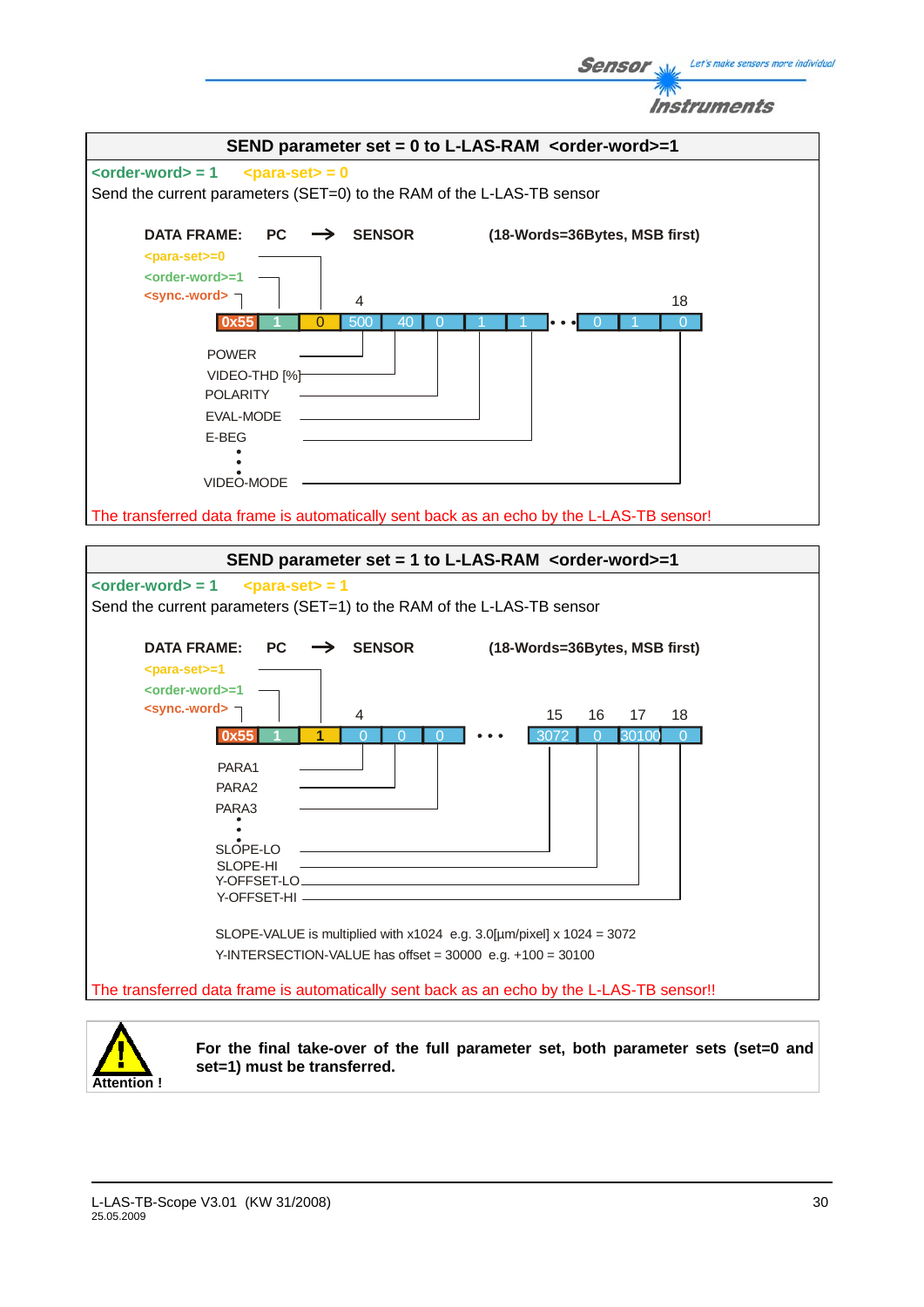